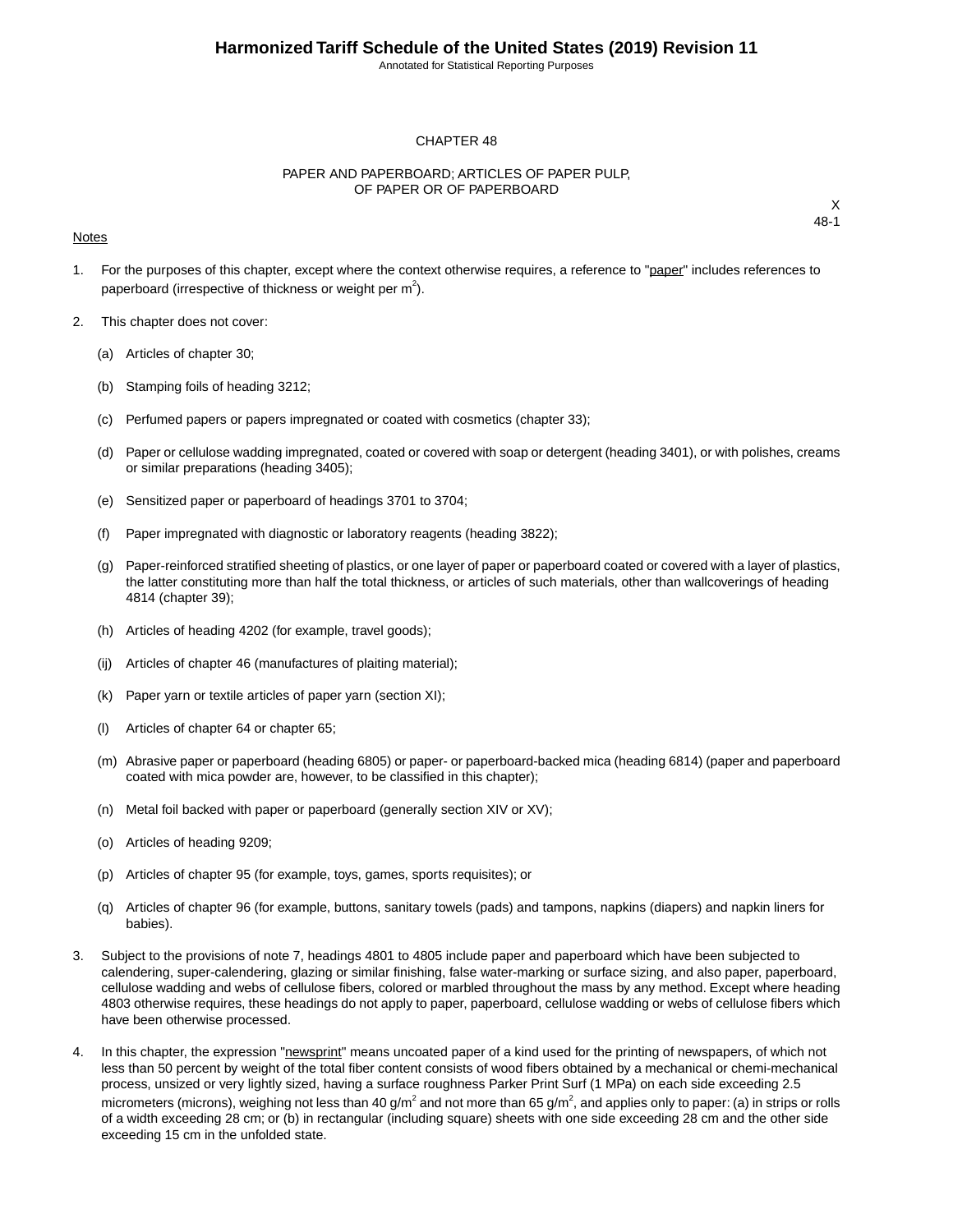Annotated for Statistical Reporting Purposes

Notes (con.) X 48-2

5. For the purposes of heading 4802, the expressions "paper and paperboard, of a kind used for writing, printing or other graphic purposes" and "nonperforated punch-cards and punch tape paper" mean paper and paperboard made mainly from bleached pulp or from pulp obtained by a mechanical or chemi-mechanical process and satisfying any of the following criteria:

For paper or paperboard weighing not more than 150 g/m<sup>2</sup>:

- (a) Containing 10 percent or more of fibers obtained by a mechanical or chemi-mechanical process, and
	- 1. weighing not more than 80 g/m<sup>2</sup>, or
	- 2. colored throughout the mass; or
- (b) Containing more than 8 percent ash, and
	- 1. weighing not more than 80 g/m<sup>2</sup>, or
	- 2. colored throughout the mass; or
- (c) Containing more than 3 percent ash and having a brightness of 60 percent or more; or
- (d) Containing more than 3 percent but not more than 8 percent ash, having a brightness less than 60 percent and a burst index equal to or less than 2.5 kPa**·**m 2 /g; or
- (e) Containing 3 percent ash or less, having a brightness of 60 percent or more and a burst index equal to or less than 2.5 kPa**·**m 2 /g.

For paper or paperboard weighing more than 150 g/m<sup>2</sup>:

- (a) Colored throughout the mass; or
- (b) Having a brightness of 60 percent or more, and
	- 1. a caliper of 225 micrometers (microns) or less, or
	- 2. a caliper of more than 225 micrometers but not more than 508 micrometers (microns) and an ash content of more than 3 percent; or
- (c) Having a brightness of less than 60 percent, a caliper of 254 micrometers (microns) or less and an ash content of more than 8 percent.

Heading 4802 does not, however, cover filter paper or paperboard (including teabag paper) or felt paper or paperboard.

- 6. In this chapter "kraft paper and paperboard" means paper and paperboard of which not less than 80 percent by weight of the total fiber content consists of fibers obtained by the chemical sulfate or soda processes.
- 7. Except where the terms of the headings otherwise require, paper, paperboard, cellulose wadding and webs of cellulose fibers answering to a description in two or more of the headings 4801 to 4811 are to be classified under that one of such headings which occurs last in numerical order in the tariff schedule.
- 8. Headings 4803 to 4809 apply only to paper, paperboard, cellulose wadding and webs of cellulose fibers:
	- (a) In strips or rolls of a width exceeding 36 cm; or
	- (b) In rectangular (including square) sheets with one side exceeding 36 cm and the other side exceeding 15 cm in the unfolded state.
- 9. For the purposes of heading 4814, the expression "wallpaper and similar wall coverings" applies only to:
	- (a) Paper in rolls, of a width of not less than 45 cm and not more than 160 cm, suitable for wall or ceiling decoration:
		- (i) Grained, embossed, surface-colored, design-printed or otherwise surface-decorated (for example, with textile flock), whether or not coated or covered with transparent protective plastics;
		- (ii) With an uneven surface resulting from the incorporation of particles of wood, straw, etc.;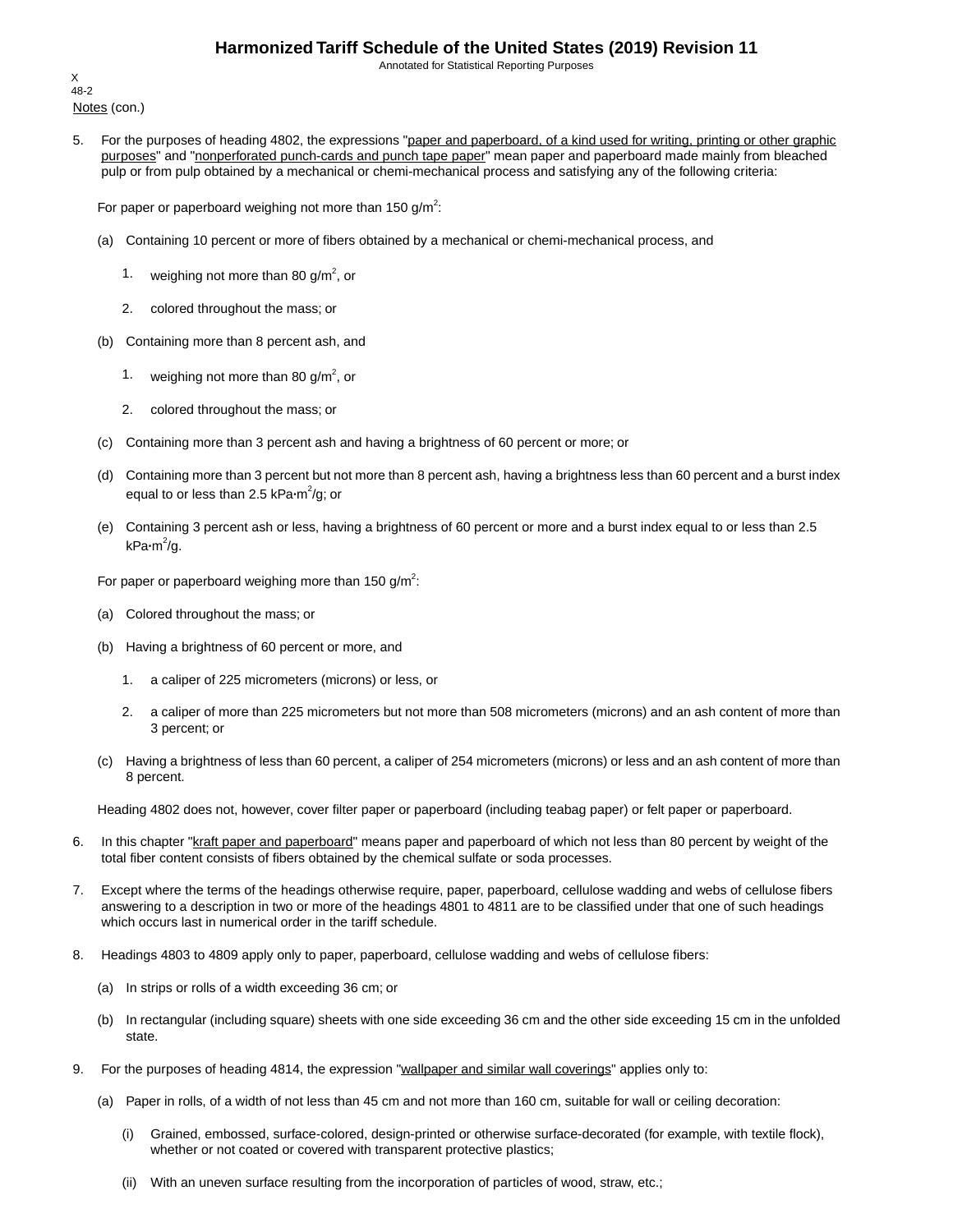Annotated for Statistical Reporting Purposes

Notes (con.)

- (iii) Coated or covered on the face side with plastics, the layer of plastics being grained, embossed, colored, design-printed or otherwise decorated; or
- (iv) Covered on the face side with plaiting material, whether or not bound together in parallel strands or woven;
- (b) Borders and friezes of paper, treated as above, whether or not in rolls, suitable for wall or ceiling decoration;
- (c) Wall coverings of paper made up of several panels, in rolls or sheets, printed so as to make up a scene, design or motif when applied to a wall.

Products on a base of paper or paperboard, suitable for use both as floor coverings and as wall coverings, are to be classified in heading 4823.

- 10. Heading 4820 does not cover loose sheets or cards, cut to size, whether or not printed, embossed or perforated.
- 11. Heading 4823 applies, inter alia, to perforated paper or paperboard cards for Jacquard or similar machines and paper lace.
- 12. Except for the articles of heading 4814 or 4821, paper, paperboard, cellulose wadding and articles thereof, printed with motifs, characters or pictorial representations, which are not merely incidental to the primary use of the goods, fall in chapter 49.

#### Subheading Notes

1. For the purposes of subheading 4804.11 and 4804.19, "kraftliner" means machine-finished or machine-glazed paper and paperboard, of which not less than 80 percent by weight of the total fiber content consists of wood fibers obtained by the chemical sulfate or soda processes, in rolls, weighing more than 115 g/m<sup>2</sup> and having a minimum Mullen bursting strength, as indicated in the following table, or the linearly interpolated or extrapolated equivalent for any other weight:

| Weight      | Minimum Mullen bursting strength |
|-------------|----------------------------------|
| $(g/m^{2})$ | (kPa)                            |
| 115         | 393                              |
| 125         | 417                              |
| 200         | 637                              |
| 300         | 824                              |
| 400         | 961                              |
|             |                                  |

- 2. For the purposes of subheadings 4804.21 and 4804.29, "sack kraft paper" means machine-finished paper, of which not less than 80 percent by weight of the total fiber content consists of fibers obtained by the chemical sulfate or soda processes, in rolls, weighing not less than 60 g/m<sup>2</sup> but not more than 115 g/m<sup>2</sup> and meeting one of the following sets of specifications:
	- <sup>(a)</sup> Having a Mullen burst index of not less than 3.7 kPa·m<sup>2</sup>/g and a stretch factor of more than 4.5 percent in the cross direction and of more than 2 percent in the machine direction.
	- (b) Having minima for tear and tensile as indicated in the following table, or the linearly interpolated equivalent for any other weight:

|                             |                   | Minimum tear                              | Minimum tensile |                                           |  |
|-----------------------------|-------------------|-------------------------------------------|-----------------|-------------------------------------------|--|
| Weight                      | Machine direction | Machine direction plus<br>cross direction | Cross direction | Machine direction plus<br>cross direction |  |
| (grams per square<br>meter) |                   | (millinewtons)                            |                 | (kilonewtons per meter)                   |  |
| 60                          | 700               | 1,510                                     | 1.9             | 6                                         |  |
| 70                          | 830               | 1,790                                     | 2.3             | 7.2                                       |  |
| 80                          | 965               | 2,070                                     | 2.8             | 8.3                                       |  |
| 100                         | 1,230             | 2,635                                     | 3.7             | 10.6                                      |  |
| 115                         | 1,425             | 3,060                                     | 4.4             | 12.3                                      |  |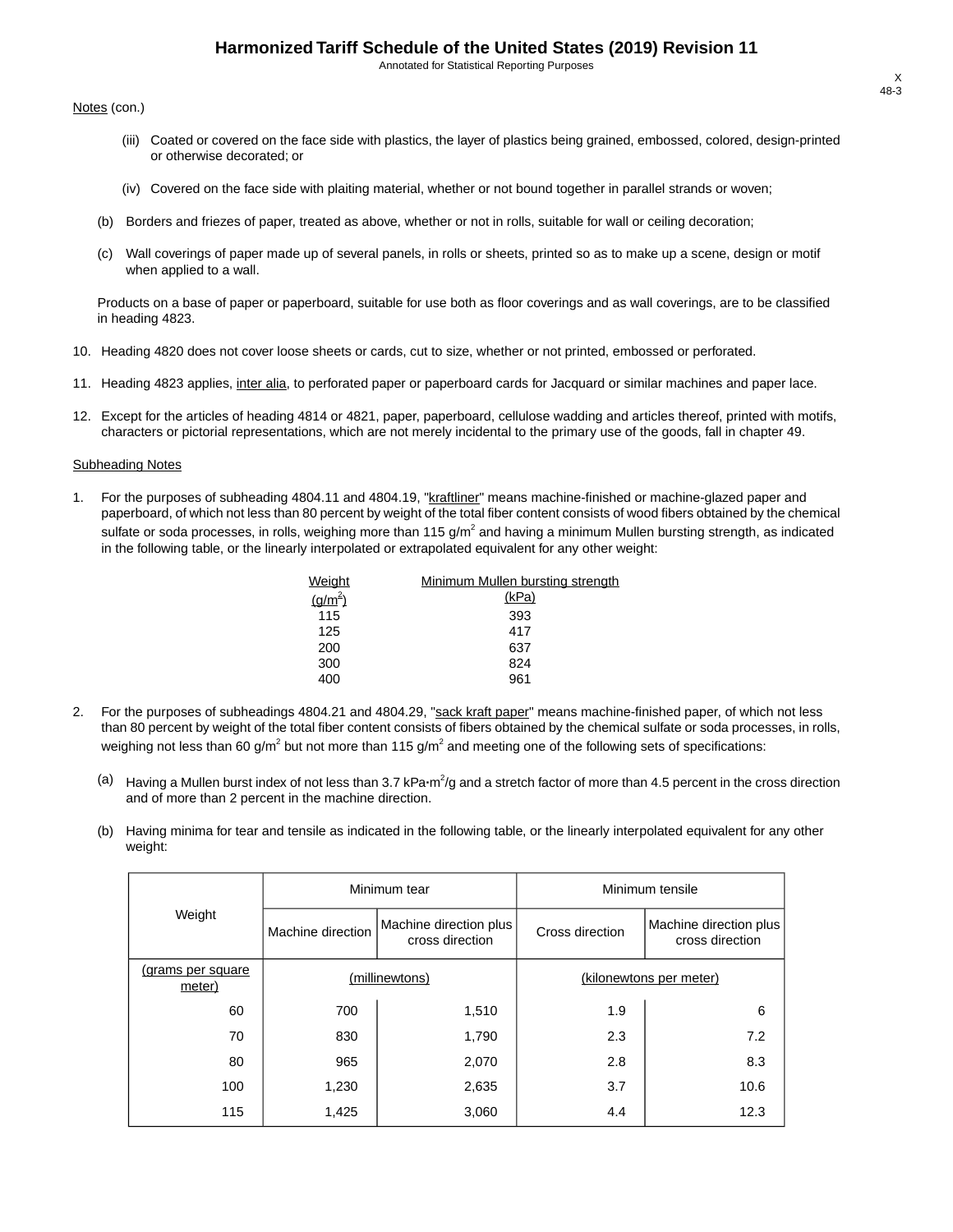Annotated for Statistical Reporting Purposes

Subheading Notes (con.) X 48-4

- 3. For the purposes of subheading 4805.11, "semichemical fluting paper" means paper, in rolls, of which not less than 65 percent by weight of the total fiber content consists of unbleached hardwood fibers obtained by a combination of mechanical and chemical pulping processes, and having a CMT 30 (Corrugated Medium Test with 30 minutes of conditioning) crush resistance exceeding 1.8 newtons/g/m<sup>2</sup> at 50 percent relative humidity, at 23 $^{\circ}$ C.
- 4. Subheading 4805.12 covers paper, in rolls, made mainly of straw pulp obtained by a combination of mechanical and chemical pulping processes, weighing 130 g/m<sup>2</sup> or more, and having a CMT 30 (Corrugated Medium Test with 30 minutes of conditioning) crush resistance exceeding 1.4 newtons/g/m<sup>2</sup> at 50 percent relative humidity, at 23°C.
- 5. Subheading 4805.24 and 4805.25 cover paper and paperboard made wholly or mainly of pulp recovered (waste and scrap) paper or paperboard. Testliner may also have a surface layer of dyed paper or of paper made of bleached or unbleached non-recovered pulp. These products have a Mullen burst index of not less than 2 kPa·m<sup>2</sup>/g.
- 6. For the purposes of subheading 4805.30, "sulfite wrapping paper" means machine-glazed paper, of which more than 40 percent by weight of the total fiber content consists of wood fibers obtained by the chemical sulfite process, having an ash content not exceeding 8 percent and having a Mullen burst index of not less than 1.47 kPa·m<sup>2</sup>/g.
- 7. For the purposes of subheading 4810.22, "light-weight coated paper" means paper, coated on both sides, of a total weight not exceeding 72 g/m<sup>2</sup>, with a coating weight not exceeding 15 g/m<sup>2</sup> per side, on a base of which not less than 50 percent by weight of the total fiber content consists of wood fibers obtained by a mechanical process.

#### Additional U.S. Notes

- 1. For the purposes of this chapter the provisions for cellulose wadding and webs of cellulose fibers cover only products obtained from the pulp of chapter 47.
- 2. Samples used in determining the weight of paper or paperboard classifiable in this chapter according to weight shall be conditioned in an atmosphere at 50 percent ( $\pm 2$  percent) relative humidity and at a temperature of 23°C( $\pm 2$ °C).

#### Statistical Note

1. The term "standard newsprint paper" covers printing papers of heading 4801 which conform to the following specifications:

Weight: Not less than 46.3 g/m $^2$  nor more than 57 g/m $^2$ .

Size: Rolls not less than 33 cm wide and not less than 71 cm in diameter; sheets not less than 51 cm by 76 cm.

Thickness: Not more than 0.11 mm.

Sizing: Time of transudation of water shall be not more than 10 seconds by the ground glass method.

Ash Content: Not more than 6.5 percent.

Color and Finish: White; or tinted shades of pink, peach or green in rolls; not more than 50 percent gloss when tested with the Ingersoll glarimeter.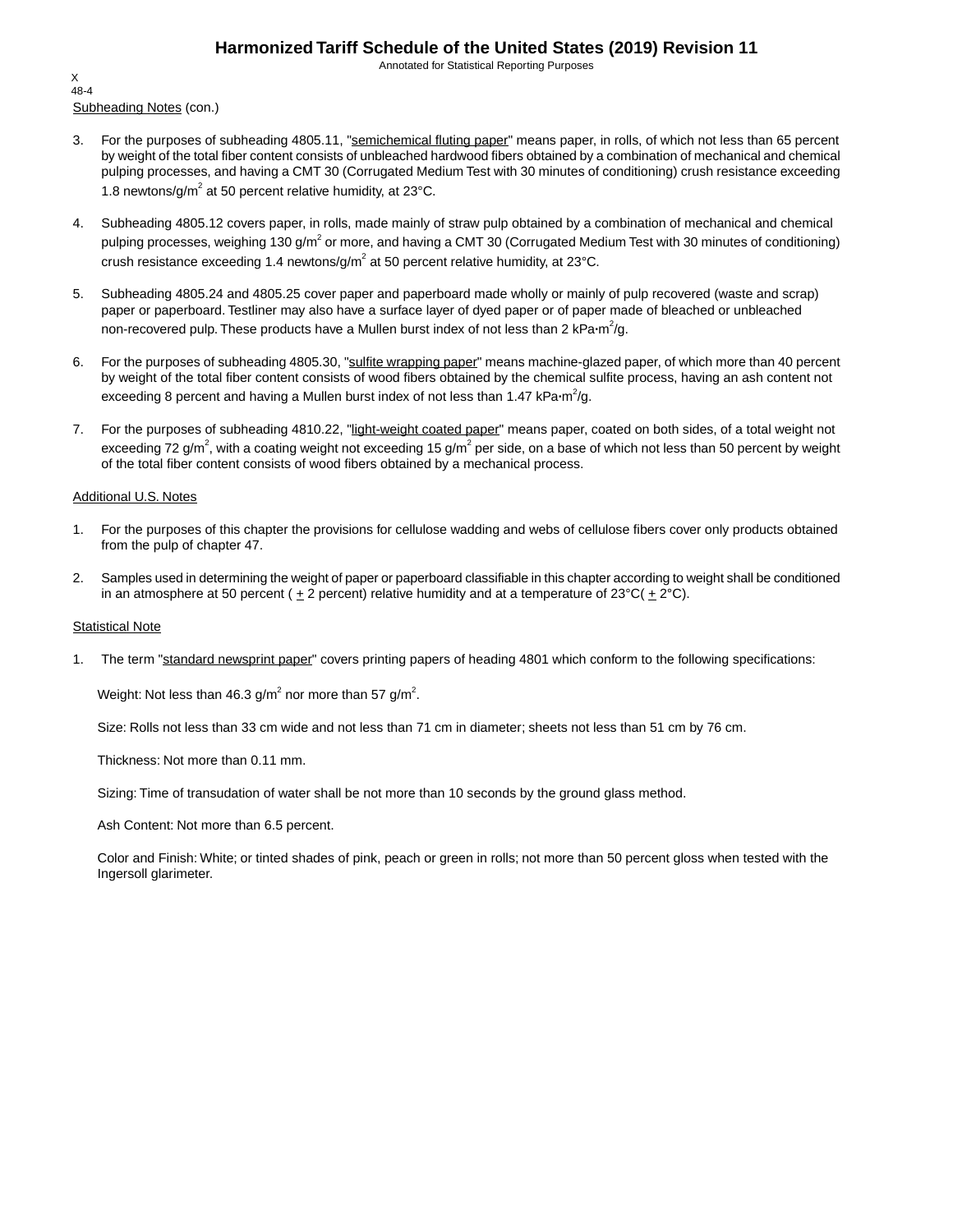Annotated for Statistical Reporting Purposes

| Heading/      | Stat.       |                                                                                                           | Unit           |                    | Rates of Duty |       |
|---------------|-------------|-----------------------------------------------------------------------------------------------------------|----------------|--------------------|---------------|-------|
| Subheading    | Suf-<br>fix | <b>Article Description</b>                                                                                | of<br>Quantity | General            | 1<br>Special  | 2     |
| 4801.00.01    |             |                                                                                                           |                | Free <sup>1/</sup> |               | Free  |
|               | 20          |                                                                                                           |                |                    |               |       |
|               | 40          |                                                                                                           |                |                    |               |       |
| 4802          |             | Uncoated paper and paperboard, of a kind used for writing,                                                |                |                    |               |       |
|               |             | printing or other graphic purposes, and non perforated                                                    |                |                    |               |       |
|               |             | punch-cards and punch tape paper, in rolls or rectangular                                                 |                |                    |               |       |
|               |             | (including square) sheets, of any size, other than paper of                                               |                |                    |               |       |
| 4802.10.00    | 00          | heading 4801 or 4803; hand-made paper and paperboard:                                                     |                |                    |               | 17.5% |
| 4802.20       |             | Paper and paperboard of a kind used as a base for                                                         |                |                    |               |       |
|               |             | photo-sensitive, heat-sensitive or electro-sensitive paper                                                |                |                    |               |       |
|               |             | or paperboard:                                                                                            |                |                    |               |       |
| 4802.20.10    | 00          | In strips or rolls of a width exceeding 15 cm or in                                                       |                |                    |               |       |
|               |             | rectangular (including square) sheets with one side<br>exceeding 36 cm and the other side exceeding 15 cm |                |                    |               |       |
|               |             |                                                                                                           |                |                    |               | 20%   |
|               |             | Other:                                                                                                    |                |                    |               |       |
| 4802.20.20    | 00          | Basic paper to be sensitized for use in                                                                   |                |                    |               |       |
|               |             |                                                                                                           |                |                    |               | 5%    |
|               |             |                                                                                                           | $m^2$          |                    |               |       |
| 4802.20.40    |             |                                                                                                           |                |                    |               | 30%   |
|               | 20          | Containing by weight 25 percent or more                                                                   |                |                    |               |       |
|               | 40          |                                                                                                           |                |                    |               |       |
| 4802.40.00    | 00          |                                                                                                           |                |                    |               | 10%   |
|               |             | Other paper and paperboard, not containing fibers obtained                                                |                |                    |               |       |
|               |             | by a mechanical or chemi-mechanical process or of which                                                   |                |                    |               |       |
|               |             | not more than 10 percent by weight of the total fiber content                                             |                |                    |               |       |
| 4802.54       |             | consists of such fibers:                                                                                  |                |                    |               |       |
|               |             | Weighing less than 40 g/m <sup>2</sup> :<br>In strips or rolls of a width exceeding 15 cm or in           |                |                    |               |       |
|               |             | rectangular (including square) sheets with one side                                                       |                |                    |               |       |
|               |             | exceeding 36 cm and the other side exceeding                                                              |                |                    |               |       |
| 4802.54.10    | 00          | 15 cm in the unfolded state:                                                                              |                |                    |               | 28%   |
| 4802.54.20 00 |             |                                                                                                           |                |                    |               | 18%   |
|               |             |                                                                                                           |                |                    |               |       |
| 4802.54.31 00 |             |                                                                                                           |                |                    |               | 11.5% |
| 4802.54.50 00 |             | Other:<br>Basic paper to be sensitized for use in                                                         |                |                    |               |       |
|               |             |                                                                                                           |                |                    |               | 5%    |
|               |             |                                                                                                           | m <sup>2</sup> |                    |               |       |
| 4802.54.61    | 00          |                                                                                                           |                |                    |               | 30%   |
|               |             |                                                                                                           |                |                    |               |       |
|               |             |                                                                                                           |                |                    |               |       |
|               |             |                                                                                                           |                |                    |               |       |
|               |             |                                                                                                           |                |                    |               |       |
|               |             |                                                                                                           |                |                    |               |       |
|               |             |                                                                                                           |                |                    |               |       |
|               |             |                                                                                                           |                |                    |               |       |
|               |             |                                                                                                           |                |                    |               |       |
|               |             |                                                                                                           |                |                    |               |       |
|               |             |                                                                                                           |                |                    |               |       |
|               |             |                                                                                                           |                |                    |               |       |
|               |             |                                                                                                           |                |                    |               |       |
|               |             |                                                                                                           |                |                    |               |       |
|               |             |                                                                                                           |                |                    |               |       |
|               |             |                                                                                                           |                |                    |               |       |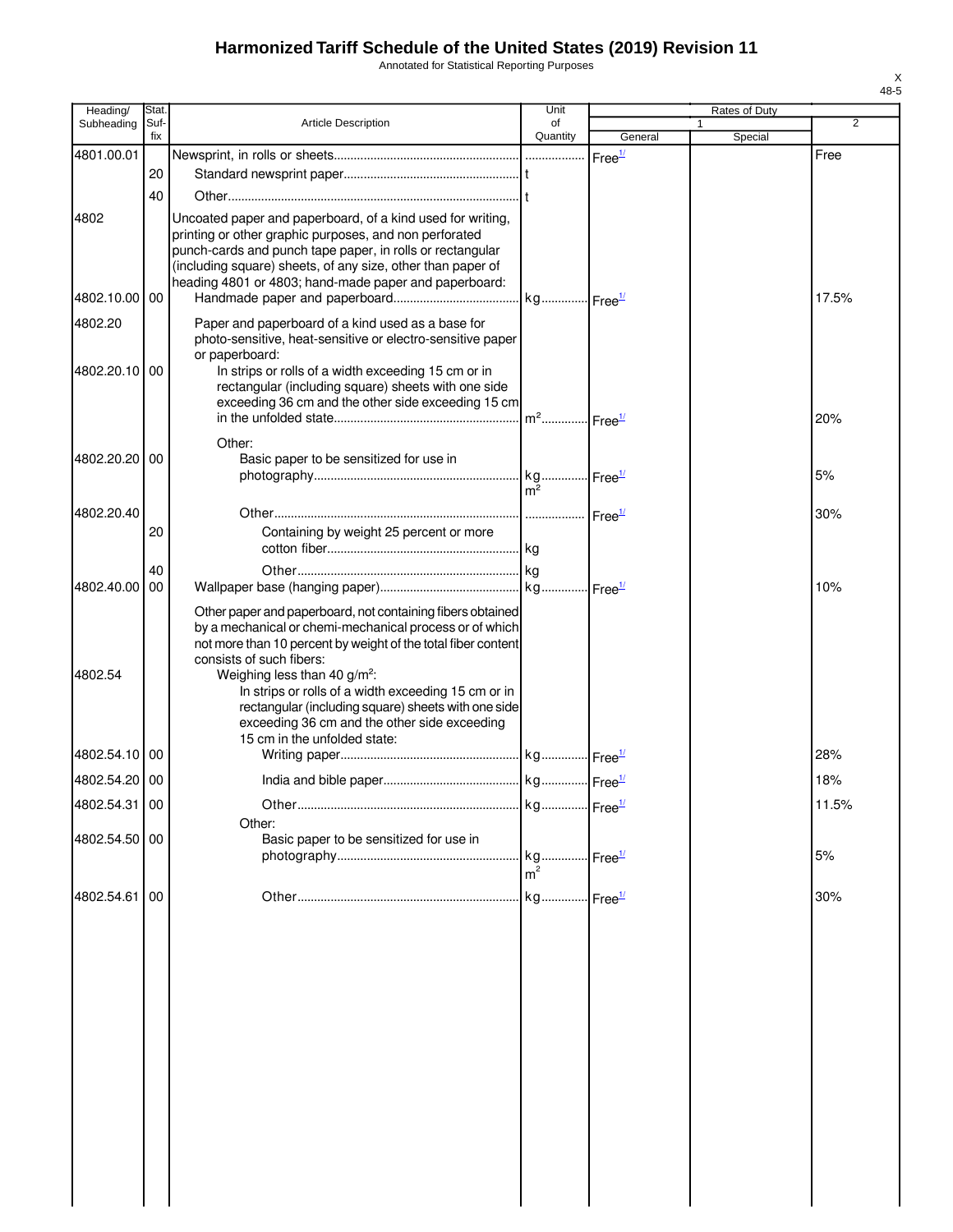Annotated for Statistical Reporting Purposes

| Heading/      | Stat.       |                                                                                                                                                                                                                                                                                                                                                                                   | Unit           |         | Rates of Duty |       |
|---------------|-------------|-----------------------------------------------------------------------------------------------------------------------------------------------------------------------------------------------------------------------------------------------------------------------------------------------------------------------------------------------------------------------------------|----------------|---------|---------------|-------|
| Subheading    | Suf-<br>fix | <b>Article Description</b>                                                                                                                                                                                                                                                                                                                                                        | of<br>Quantity | General | 1<br>Special  | 2     |
| 4802 (con.)   |             | Uncoated paper and paperboard, of a kind used for writing,<br>printing or other graphic purposes, and non perforated<br>punch-cards and punch tape paper, in rolls or rectangular<br>(including square) sheets, of any size, other than paper of<br>heading 4801 or 4803; hand-made paper and paperboard:<br>(con.)<br>Other paper and paperboard, not containing fibers obtained |                |         |               |       |
|               |             | by a mechanical or chemi-mechanical process or of which<br>not more than 10 percent by weight of the total fiber content                                                                                                                                                                                                                                                          |                |         |               |       |
| 4802.55       |             | consists of such fibers: (con.)<br>Weighing 40 g/m <sup>2</sup> or more but not more than 150 g/m <sup>2</sup> ,<br>in rolls:                                                                                                                                                                                                                                                     |                |         |               |       |
| 4802.55.10 00 |             | Of a width exceeding 15 cm:                                                                                                                                                                                                                                                                                                                                                       |                |         |               | 28%   |
| 4802.55.20    | 00          |                                                                                                                                                                                                                                                                                                                                                                                   |                |         |               | 15.5% |
| 4802.55.30 00 |             |                                                                                                                                                                                                                                                                                                                                                                                   |                |         |               | 18%   |
| 4802.55.40 00 |             |                                                                                                                                                                                                                                                                                                                                                                                   |                |         |               | 11.5% |
| 4802.55.60 00 |             | Other:<br>Basic paper to be sensitized for use in                                                                                                                                                                                                                                                                                                                                 |                |         |               | 5%    |
|               |             |                                                                                                                                                                                                                                                                                                                                                                                   | m <sup>2</sup> |         |               |       |
| 4802.55.70    | 20          | Containing by weight 25 percent or more                                                                                                                                                                                                                                                                                                                                           |                |         |               | 30%   |
|               | 40          |                                                                                                                                                                                                                                                                                                                                                                                   |                |         |               |       |
| 4802.56       |             | Weighing 40 g/m <sup>2</sup> or more but not more than 150 g/m <sup>2</sup> ,<br>in sheets with one side not exceeding 435 mm and the<br>other side not exceeding 297 mm in the unfolded state:<br>With one side exceeding 360 mm and the other<br>side exceeding 150 mm in the unfolded state:                                                                                   |                |         |               |       |
| 4802.56.10 00 |             |                                                                                                                                                                                                                                                                                                                                                                                   |                |         |               | 28%   |
| 4802.56.20 00 |             |                                                                                                                                                                                                                                                                                                                                                                                   |                |         |               | 15.5% |
| 4802.56.30 00 |             |                                                                                                                                                                                                                                                                                                                                                                                   |                |         |               | 18%   |
| 4802.56.40 00 |             |                                                                                                                                                                                                                                                                                                                                                                                   |                |         |               | 11.5% |
| 4802.56.60 00 |             | Other:<br>Basic paper to be sensitized for use in                                                                                                                                                                                                                                                                                                                                 |                |         |               | 5%    |
|               |             |                                                                                                                                                                                                                                                                                                                                                                                   | m <sup>2</sup> |         |               |       |
| 4802.56.70    | 20          | Containing by weight 25 percent or more                                                                                                                                                                                                                                                                                                                                           |                |         |               | 30%   |
|               | 50          | Other:                                                                                                                                                                                                                                                                                                                                                                            |                |         |               |       |
|               | 90          | Writing and cover paper kg                                                                                                                                                                                                                                                                                                                                                        |                |         |               |       |
|               |             |                                                                                                                                                                                                                                                                                                                                                                                   |                |         |               |       |
|               |             |                                                                                                                                                                                                                                                                                                                                                                                   |                |         |               |       |
|               |             |                                                                                                                                                                                                                                                                                                                                                                                   |                |         |               |       |
|               |             |                                                                                                                                                                                                                                                                                                                                                                                   |                |         |               |       |
|               |             |                                                                                                                                                                                                                                                                                                                                                                                   |                |         |               |       |
|               |             |                                                                                                                                                                                                                                                                                                                                                                                   |                |         |               |       |
|               |             |                                                                                                                                                                                                                                                                                                                                                                                   |                |         |               |       |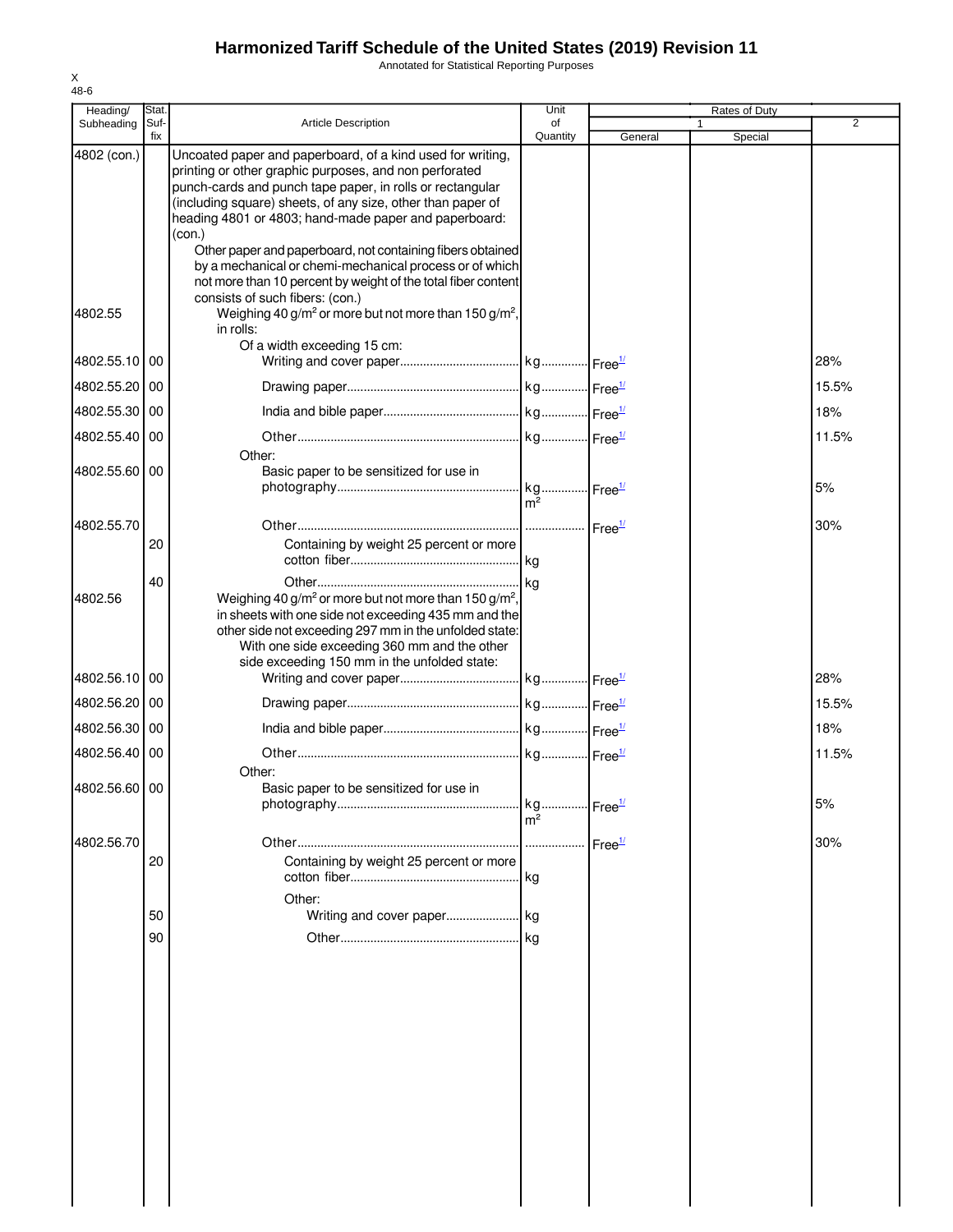Annotated for Statistical Reporting Purposes

| Heading/      | Stat.       |                                                                                                                                                                                                                                                                                                                                                                                   | Unit           |                    | Rates of Duty |                |
|---------------|-------------|-----------------------------------------------------------------------------------------------------------------------------------------------------------------------------------------------------------------------------------------------------------------------------------------------------------------------------------------------------------------------------------|----------------|--------------------|---------------|----------------|
| Subheading    | Suf-<br>fix | <b>Article Description</b>                                                                                                                                                                                                                                                                                                                                                        | of<br>Quantity | General            | Special       | $\overline{2}$ |
| 4802 (con.)   |             | Uncoated paper and paperboard, of a kind used for writing,<br>printing or other graphic purposes, and non perforated<br>punch-cards and punch tape paper, in rolls or rectangular<br>(including square) sheets, of any size, other than paper of<br>heading 4801 or 4803; hand-made paper and paperboard:<br>(con.)<br>Other paper and paperboard, not containing fibers obtained |                |                    |               |                |
| 4802.57       |             | by a mechanical or chemi-mechanical process or of which<br>not more than 10 percent by weight of the total fiber content<br>consists of such fibers: (con.)<br>Other, weighing 40 g/m <sup>2</sup> or more but not more than                                                                                                                                                      |                |                    |               |                |
| 4802.57.10    |             | 150 g/m <sup>2</sup> :                                                                                                                                                                                                                                                                                                                                                            |                |                    |               | 28%            |
|               | 20          | With one side equal to 559 mm and the other<br>side equal to 280 mm in the unfolded state kg                                                                                                                                                                                                                                                                                      |                |                    |               |                |
|               | 40          | With one side equal to 965 mm and the other<br>side equal to 635 mm in the unfolded state kg                                                                                                                                                                                                                                                                                      |                |                    |               |                |
| 4802.57.20    | 90<br>00    |                                                                                                                                                                                                                                                                                                                                                                                   |                |                    |               | 15.5%          |
| 4802.57.30    | 00          |                                                                                                                                                                                                                                                                                                                                                                                   |                |                    |               | 18%            |
| 4802.57.40    | 20          | With one side equal to 559 mm and the other<br>side equal to 280 mm in the unfolded state kg                                                                                                                                                                                                                                                                                      |                |                    |               | 11.5%          |
|               | 40          | With one side equal to 965 mm and the other<br>side equal to 635 mm in the unfolded state kg                                                                                                                                                                                                                                                                                      |                |                    |               |                |
| 4802.58       | 90          | Weighing more than 150 g/m <sup>2</sup> :<br>In strips or rolls of a width exceeding 15 cm or in<br>rectangular (including square) sheets with one side<br>exceeding 36 cm and the other side exceeding                                                                                                                                                                           | l ka           |                    |               |                |
| 4802.58.10    | 00          | 15 cm in the unfolded state:                                                                                                                                                                                                                                                                                                                                                      |                |                    |               | 30%            |
| 4802.58.20    |             |                                                                                                                                                                                                                                                                                                                                                                                   |                |                    |               | 24.5%          |
|               | 20          |                                                                                                                                                                                                                                                                                                                                                                                   |                |                    |               |                |
|               | 40          |                                                                                                                                                                                                                                                                                                                                                                                   |                |                    |               |                |
| 4802.58.50 00 | 80          | Other:<br>Basic paper to be sensitized for use in                                                                                                                                                                                                                                                                                                                                 | kg             | Free <sup>1/</sup> |               | 5%             |
|               |             |                                                                                                                                                                                                                                                                                                                                                                                   | m <sup>2</sup> |                    |               |                |
| 4802.58.60    | 20          | Containing by weight 25 percent or more                                                                                                                                                                                                                                                                                                                                           |                | Free <sup>1/</sup> |               | 30%            |
|               | 40          |                                                                                                                                                                                                                                                                                                                                                                                   | kg             |                    |               |                |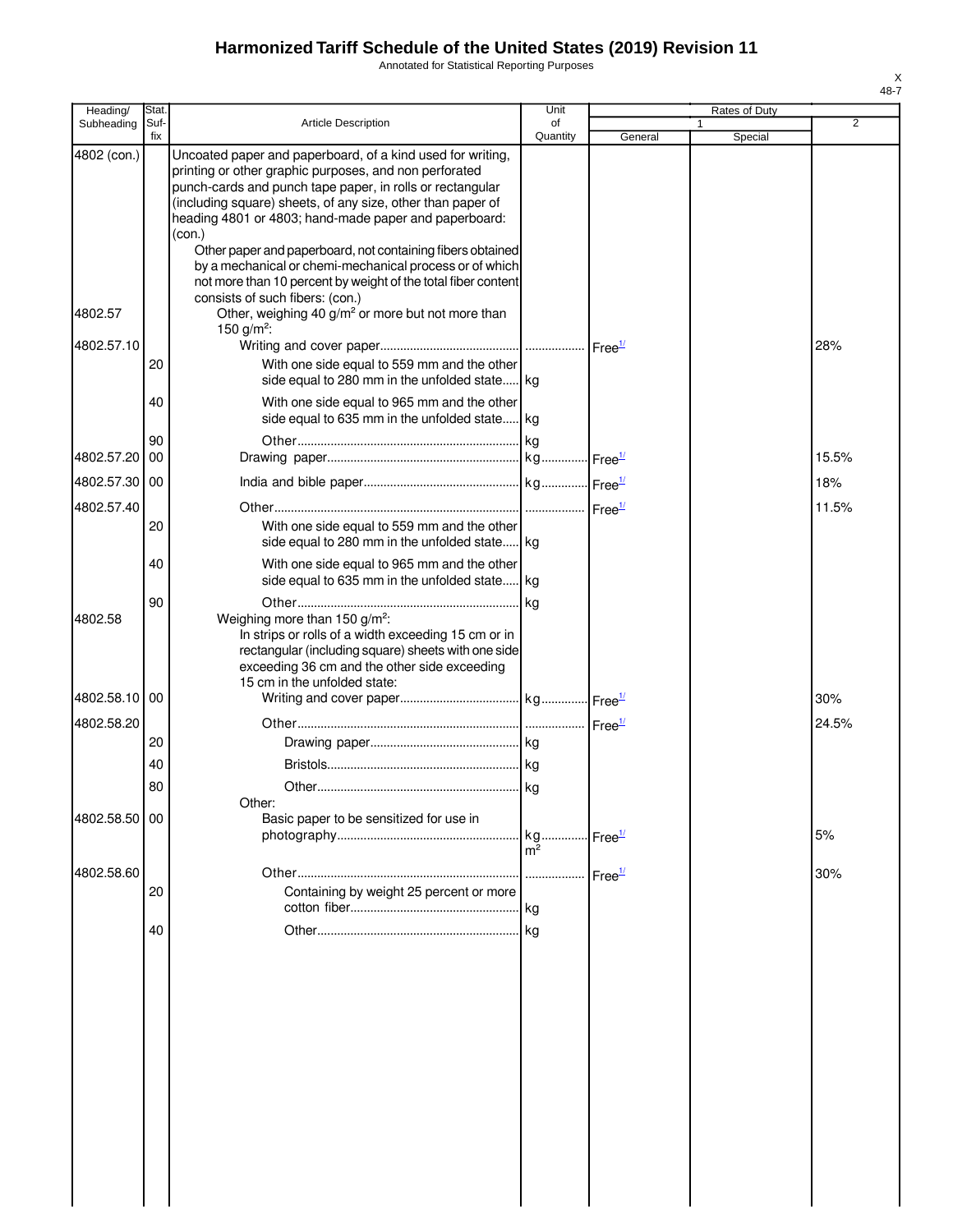Annotated for Statistical Reporting Purposes

| Heading/      | Stat.       |                                                                                                                                                                                                                                                                                                                     | Unit           |         | <b>Rates of Duty</b> |                |
|---------------|-------------|---------------------------------------------------------------------------------------------------------------------------------------------------------------------------------------------------------------------------------------------------------------------------------------------------------------------|----------------|---------|----------------------|----------------|
| Subheading    | Suf-<br>fix | <b>Article Description</b>                                                                                                                                                                                                                                                                                          | οf<br>Quantity | General | Special              | $\overline{2}$ |
| 4802 (con.)   |             | Uncoated paper and paperboard, of a kind used for writing,<br>printing or other graphic purposes, and non perforated<br>punch-cards and punch tape paper, in rolls or rectangular<br>(including square) sheets, of any size, other than paper of<br>heading 4801 or 4803; hand-made paper and paperboard:<br>(con.) |                |         |                      |                |
|               |             | Other paper and paperboard, of which more than<br>10 percent by weight of the total fiber content consists of<br>fibers obtained by a mechanical or chemi-mechanical<br>process:                                                                                                                                    |                |         |                      |                |
| 4802.61       |             | In rolls:<br>Of a width exceeding 15 cm:                                                                                                                                                                                                                                                                            |                |         |                      |                |
| 4802.61.10    | 00          |                                                                                                                                                                                                                                                                                                                     |                |         |                      | 28%            |
| 4802.61.20    | 00          |                                                                                                                                                                                                                                                                                                                     |                |         |                      | 15.5%          |
| 4802.61.31    |             |                                                                                                                                                                                                                                                                                                                     |                |         |                      | 11.5%          |
|               | 10          |                                                                                                                                                                                                                                                                                                                     |                |         |                      |                |
|               | 35          | Other:                                                                                                                                                                                                                                                                                                              |                |         |                      |                |
|               | 91          |                                                                                                                                                                                                                                                                                                                     |                |         |                      |                |
|               |             | Other:                                                                                                                                                                                                                                                                                                              |                |         |                      |                |
| 4802.61.50    | 00          | Basic paper to be sensitized for use in                                                                                                                                                                                                                                                                             |                |         |                      | 5%             |
|               |             |                                                                                                                                                                                                                                                                                                                     | m <sup>2</sup> |         |                      |                |
| 4802.61.60    |             |                                                                                                                                                                                                                                                                                                                     |                |         |                      | 30%            |
|               | 20          | Containing by weight 25 percent or more                                                                                                                                                                                                                                                                             |                |         |                      |                |
| 4802.62       | 40          | In sheets with one side not exceeding 435 mm and the<br>other side not exceeding 297 mm in the unfolded state:<br>With one side exceeding 360 mm and the other                                                                                                                                                      |                |         |                      |                |
| 4802.62.10    | 00          | side exceeding 150 mm in the unfolded state:                                                                                                                                                                                                                                                                        |                |         |                      | 28%            |
| 4802.62.20    | 00          |                                                                                                                                                                                                                                                                                                                     |                |         |                      | 15.5%          |
| 4802.62.30 00 |             |                                                                                                                                                                                                                                                                                                                     |                |         |                      | 11.5%          |
| 4802.62.50 00 |             | Other:<br>Basic paper to be sensitized for use in                                                                                                                                                                                                                                                                   |                |         |                      |                |
|               |             |                                                                                                                                                                                                                                                                                                                     | m <sup>2</sup> |         |                      | 5%             |
| 4802.62.61    |             |                                                                                                                                                                                                                                                                                                                     |                |         |                      | 30%            |
|               | 20          | Containing by weight 25 percent or more                                                                                                                                                                                                                                                                             |                |         |                      |                |
| 4802.69       | 40          | Other:                                                                                                                                                                                                                                                                                                              |                |         |                      |                |
| 4802.69.10 00 |             |                                                                                                                                                                                                                                                                                                                     |                |         |                      | 28%            |
| 4802.69.20    | 00          |                                                                                                                                                                                                                                                                                                                     |                |         |                      | 15.5%          |
| 4802.69.30 00 |             |                                                                                                                                                                                                                                                                                                                     |                |         |                      | 11.5%          |
| 4803.00       |             | Toilet or facial tissue stock, towel or napkin stock and similar                                                                                                                                                                                                                                                    |                |         |                      |                |
|               |             | paper of a kind used for household or sanitary purposes,<br>cellulose wadding and webs of cellulose fibers, whether or not<br>creped, crinkled, embossed, perforated, surface-colored,<br>surface decorated or printed, in rolls or sheets:                                                                         |                |         |                      |                |
| 4803.00.20    | 00          |                                                                                                                                                                                                                                                                                                                     |                |         |                      | 24%            |
| 4803.00.40 00 |             |                                                                                                                                                                                                                                                                                                                     |                |         |                      | 36%            |
|               |             |                                                                                                                                                                                                                                                                                                                     |                |         |                      |                |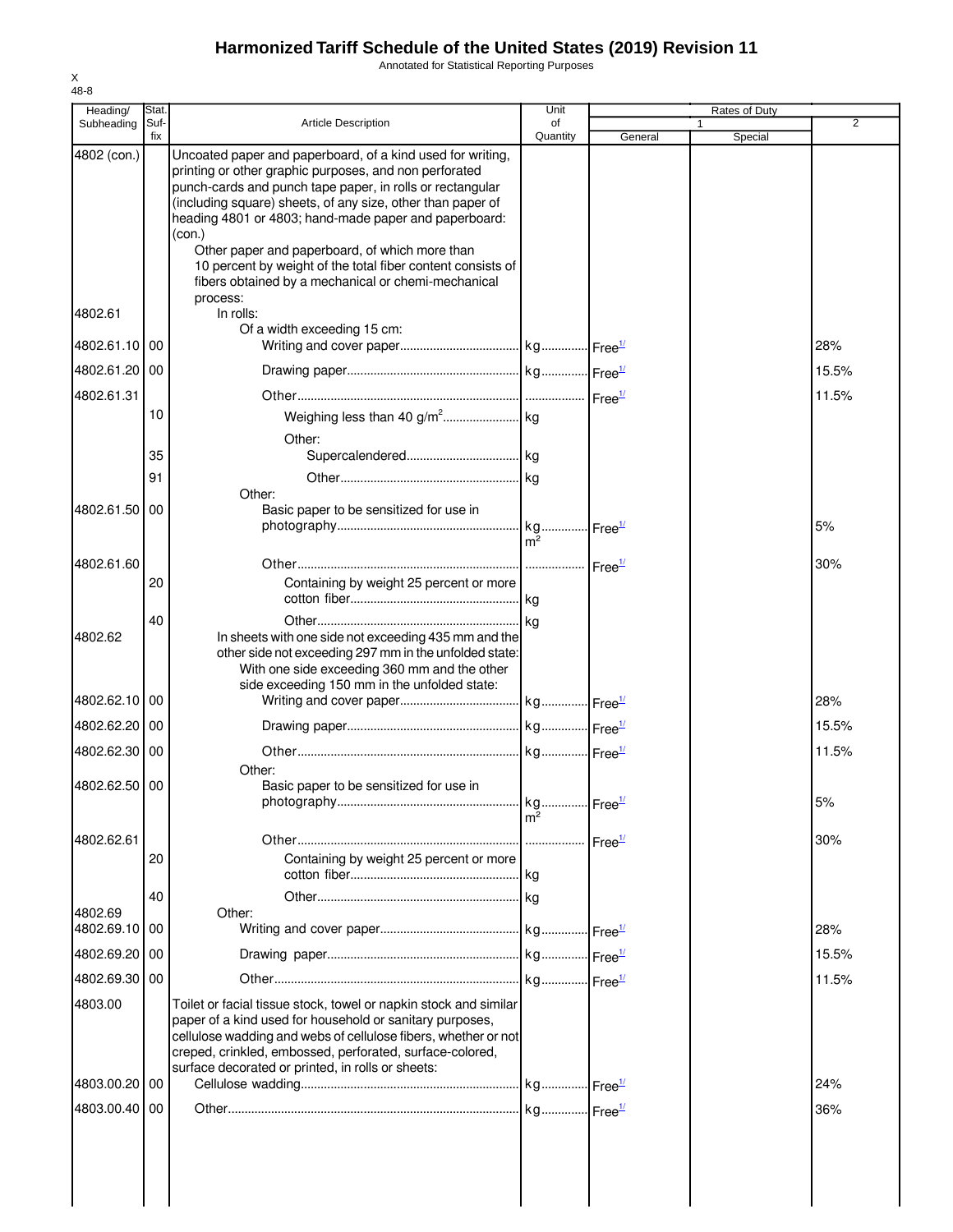Annotated for Statistical Reporting Purposes

| Heading/      | Stat.       |                                                                                                                                                                    | Unit           |                    |   | Rates of Duty |       |
|---------------|-------------|--------------------------------------------------------------------------------------------------------------------------------------------------------------------|----------------|--------------------|---|---------------|-------|
| Subheading    | Suf-<br>fix | <b>Article Description</b>                                                                                                                                         | of<br>Quantity | General            | 1 | Special       | 2     |
| 4804          |             | Uncoated kraft paper and paperboard, in rolls or sheets, other<br>than that of heading 4802 or 4803:                                                               |                |                    |   |               |       |
| 4804.11.00    | 00          | Kraftliner:                                                                                                                                                        |                |                    |   |               | 20%   |
| 4804.19.00 00 |             |                                                                                                                                                                    |                |                    |   |               | 20%   |
| 4804.21.00 00 |             | Sack kraft paper:                                                                                                                                                  |                |                    |   |               | 30%   |
| 4804.29.00 00 |             |                                                                                                                                                                    |                |                    |   |               | 30%   |
|               |             | Other kraft paper and paperboard weighing 150 g/m <sup>2</sup> or<br>less:                                                                                         |                |                    |   |               |       |
| 4804.31       |             | Unbleached:                                                                                                                                                        |                |                    |   |               |       |
| 4804.31.10 00 |             | Condenser paper:<br>Weighing over 15 g/m <sup>2</sup> but not over 30 g/m <sup>2</sup> kg Free <sup>1/1</sup>                                                      |                |                    |   |               | 20.5% |
| 4804.31.20 00 |             |                                                                                                                                                                    |                |                    |   |               | 25%   |
| 4804.31.40    |             |                                                                                                                                                                    |                |                    |   |               | 30%   |
|               | 20          |                                                                                                                                                                    |                |                    |   |               |       |
| 4804.31.60    | 40<br>00    |                                                                                                                                                                    |                |                    |   |               | 30%   |
| 4804.39       |             | Other:                                                                                                                                                             |                |                    |   |               |       |
| 4804.39.20    | 00          |                                                                                                                                                                    |                |                    |   |               | 25%   |
| 4804.39.40    |             |                                                                                                                                                                    |                |                    |   |               | 30%   |
|               | 20          |                                                                                                                                                                    |                |                    |   |               |       |
|               | 41          | Other:<br>Tissue paper having a basis weight not                                                                                                                   |                |                    |   |               |       |
|               | 49          |                                                                                                                                                                    |                |                    |   |               |       |
| 4804.39.60    |             |                                                                                                                                                                    |                | Free <sup>1/</sup> |   |               | 30%   |
|               | 20          | Base stock for trays, dishes, plates, cups and                                                                                                                     |                |                    |   |               |       |
| 4804.41       | 40          | Other kraft paper and paperboard weighing more than<br>150 g/m <sup>2</sup> but less than 225 g/m <sup>2</sup> :<br>Unbleached:                                    |                |                    |   |               |       |
| 4804.41.20 00 |             |                                                                                                                                                                    |                |                    |   |               | 30%   |
| 4804.41.40 00 |             |                                                                                                                                                                    |                |                    |   |               | 30%   |
| 4804.42.00    |             | Bleached uniformly throughout the mass and of which<br>more than 95 percent by weight of the total fiber<br>content consists of wood fibers obtained by a chemical |                | Free <sup>1/</sup> |   |               | 30%   |
|               | 10          | Base stock for milk cartons and other beverage                                                                                                                     |                |                    |   |               |       |
|               | 20          | Other:                                                                                                                                                             |                |                    |   |               |       |
|               | 30          | Base stock for trays, dishes, plates, cups and                                                                                                                     |                |                    |   |               |       |
|               |             | Other:                                                                                                                                                             |                |                    |   |               |       |
|               | 40          |                                                                                                                                                                    |                |                    |   |               |       |
|               | 50          |                                                                                                                                                                    |                |                    |   |               |       |
| 4804.49.00    | 00          |                                                                                                                                                                    |                |                    |   |               | 30%   |
|               |             |                                                                                                                                                                    |                |                    |   |               |       |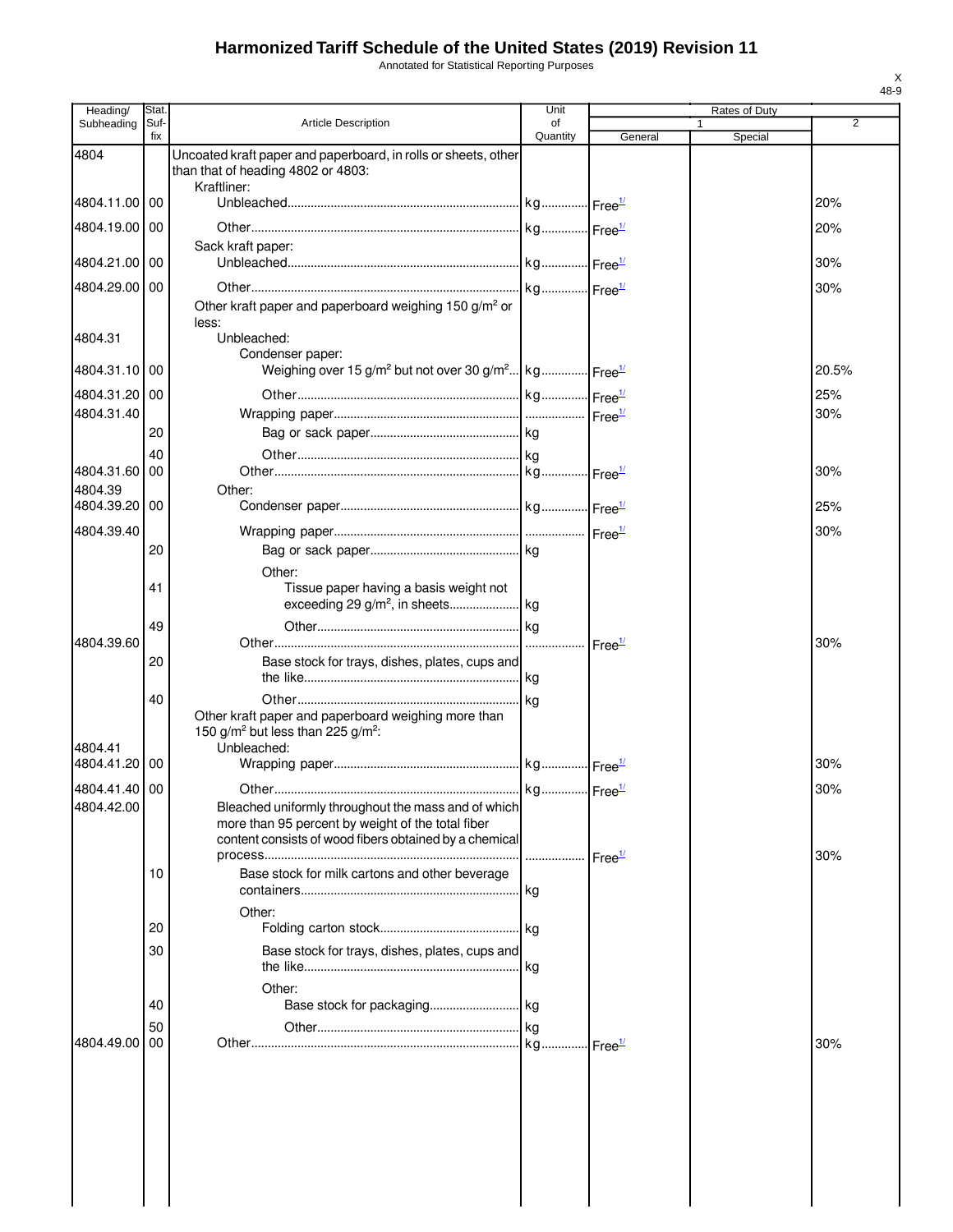Annotated for Statistical Reporting Purposes

| Heading/                 | Stat.       |                                                                                                                                                                                           | Unit           |         | Rates of Duty |                |
|--------------------------|-------------|-------------------------------------------------------------------------------------------------------------------------------------------------------------------------------------------|----------------|---------|---------------|----------------|
| Subheading               | Suf-<br>fix | <b>Article Description</b>                                                                                                                                                                | of<br>Quantity | General | 1<br>Special  | $\overline{2}$ |
| 4804 (con.)              |             | Uncoated kraft paper and paperboard, in rolls or sheets, other<br>than that of heading 4802 or 4803: (con.)<br>Other kraft paper and paperboard weighing 225 g/m <sup>2</sup> or<br>more: |                |         |               |                |
| 4804.51.00 00            |             |                                                                                                                                                                                           |                |         |               | 30%            |
| 4804.52.00               |             | Bleached uniformly throughout the mass and of which<br>more than 95 percent by weight of the total fiber<br>content consists of wood fibers obtained by a chemical                        |                |         |               | 30%            |
|                          | 10          | Base stock for milk cartons and other beverage                                                                                                                                            |                |         |               |                |
|                          | 20          | Other:                                                                                                                                                                                    |                |         |               |                |
|                          | 30          | Base stock for trays, dishes, plates, cups and                                                                                                                                            |                |         |               |                |
|                          |             | Other:                                                                                                                                                                                    |                |         |               |                |
|                          | 40          |                                                                                                                                                                                           |                |         |               |                |
|                          | 50          |                                                                                                                                                                                           |                |         |               |                |
| 4804.59.00<br>4805       | 00          | Other uncoated paper and paperboard, in rolls or sheets, not<br>further worked or processed than as specified in note 3 to this<br>chapter:                                               |                |         |               | 30%            |
|                          |             | Fluting paper:                                                                                                                                                                            |                |         |               |                |
| 4805.11.00 00            |             |                                                                                                                                                                                           |                |         |               | 30%            |
| 4805.12<br>4805.12.10 00 |             | Straw fluting paper:                                                                                                                                                                      |                |         |               | 30%            |
| 4805.12.20 00            |             |                                                                                                                                                                                           |                |         |               | 30%            |
| 4805.19<br>4805.19.10 00 |             | Other:                                                                                                                                                                                    |                |         |               | 30%            |
| 4805.19.20 00            |             |                                                                                                                                                                                           |                |         |               | 30%            |
| 4805.24<br>4805.24.50 00 |             | Testliner (recycled liner board):<br>Weighing 150 g/m <sup>2</sup> or less:                                                                                                               |                |         |               | 30%            |
| 4805.24.70 00            |             | Weighing over 15 g/m <sup>2</sup> but not over 30 g/m <sup>2</sup> kg Free <sup>1/</sup>                                                                                                  |                |         |               | $11¢/kg + 15%$ |
| 4805.24.90 00            |             |                                                                                                                                                                                           |                |         |               | 30%            |
| 4805.25.00 00            |             |                                                                                                                                                                                           |                |         |               | 30%            |
| 4805.30.00 00            |             |                                                                                                                                                                                           |                |         |               | 30%            |
| 4805.40.00 00            |             |                                                                                                                                                                                           |                |         |               | $11¢/kg + 15%$ |
| 4805.50.00 00            |             |                                                                                                                                                                                           |                |         |               | 10%            |
|                          |             |                                                                                                                                                                                           |                |         |               |                |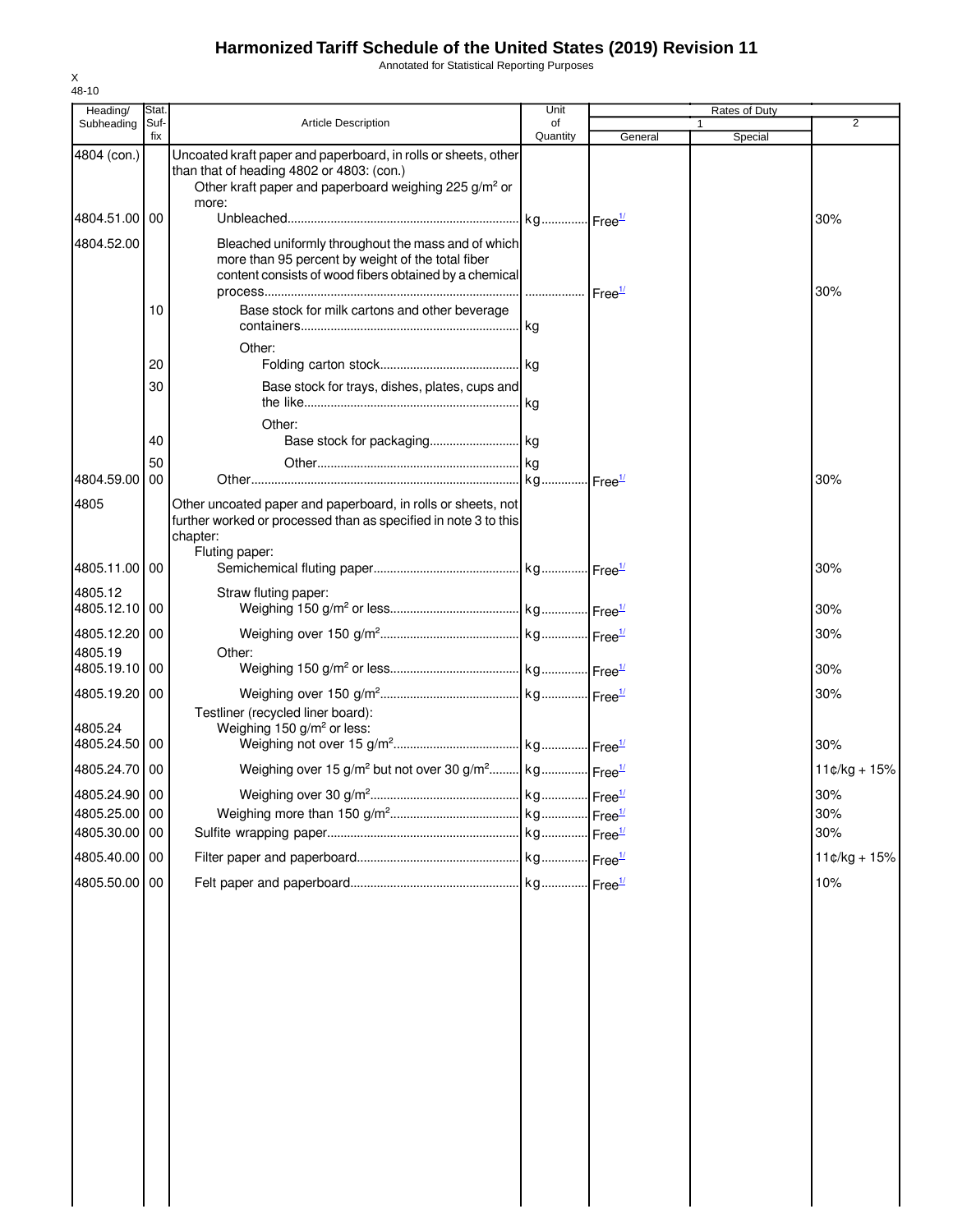Annotated for Statistical Reporting Purposes

| Heading/                 | Stat.       |                                                                                                                                                              | Unit           |         | Rates of Duty |                |
|--------------------------|-------------|--------------------------------------------------------------------------------------------------------------------------------------------------------------|----------------|---------|---------------|----------------|
| Subheading               | Suf-<br>fix | <b>Article Description</b>                                                                                                                                   | of<br>Quantity | General | 1<br>Special  | $\overline{2}$ |
| 4805 (con.)              |             | Other uncoated paper and paperboard, in rolls or sheets, not<br>further worked or processed than as specified in note 3 to this<br>chapter: (con.)<br>Other: |                |         |               |                |
| 4805.91<br>4805.91.10    |             | Weighing 150 g/m <sup>2</sup> or less:<br>Multi-ply paper and paperboard; bibulous and                                                                       |                |         |               | 30%            |
|                          | 10          |                                                                                                                                                              |                |         |               |                |
| 4805.91.20 00            | 90          |                                                                                                                                                              |                |         |               | 25%            |
| 4805.91.50 00            |             | Other:                                                                                                                                                       |                |         |               | 30%            |
| 4805.91.70 00            |             | Weighing over 15 g/m <sup>2</sup> but not over 30 g/m <sup>2</sup> kg Free <sup>1/</sup>                                                                     |                |         |               | $11¢/kg + 15%$ |
| 4805.91.90 00            |             |                                                                                                                                                              |                |         |               | 30%            |
| 4805.92<br>4805.92.20 00 |             | Weighing more than 150 g/m <sup>2</sup> but less than 225 g/m <sup>2</sup> :                                                                                 |                |         |               | 30%            |
| 4805.92.40               |             |                                                                                                                                                              |                |         |               | 30%            |
|                          | 10          |                                                                                                                                                              |                |         |               |                |
|                          | 20          |                                                                                                                                                              |                |         |               |                |
|                          | 30          | Linerboard containing by weight less than 80<br>percent chemical sulfate wood pulp kg                                                                        |                |         |               |                |
|                          | 40          |                                                                                                                                                              |                |         |               |                |
| 4805.93<br>4805.93.20 00 |             | Weighing 225 g/m <sup>2</sup> or more:                                                                                                                       |                |         |               | 30%            |
| 4805.93.40               |             |                                                                                                                                                              |                |         |               | 30%            |
|                          | 10          |                                                                                                                                                              |                |         |               |                |
|                          | 15          |                                                                                                                                                              |                |         |               |                |
|                          | 20          |                                                                                                                                                              |                |         |               |                |
|                          | 30          | Linerboard containing by weight less than 80                                                                                                                 |                |         |               |                |
|                          | 50          |                                                                                                                                                              |                |         |               |                |
|                          | 60          |                                                                                                                                                              |                |         |               |                |
| 4806                     |             | Vegetable parchment, greaseproof papers, tracing papers and<br>glassine and other glazed transparent or translucent papers,<br>in rolls or sheets:           |                |         |               |                |
| 4806.10.00 00            |             |                                                                                                                                                              |                |         |               | 19%            |
| 4806.20.00 00            |             |                                                                                                                                                              |                |         |               | 7¢/kg + 15%    |
| 4806.30.00 00            |             |                                                                                                                                                              |                |         |               | 7¢/kg + 15%    |
| 4806.40.00 00            |             | Glassine and other glazed transparent or translucent                                                                                                         |                |         |               | $7c/kg + 15%$  |
|                          |             |                                                                                                                                                              |                |         |               |                |
|                          |             |                                                                                                                                                              |                |         |               |                |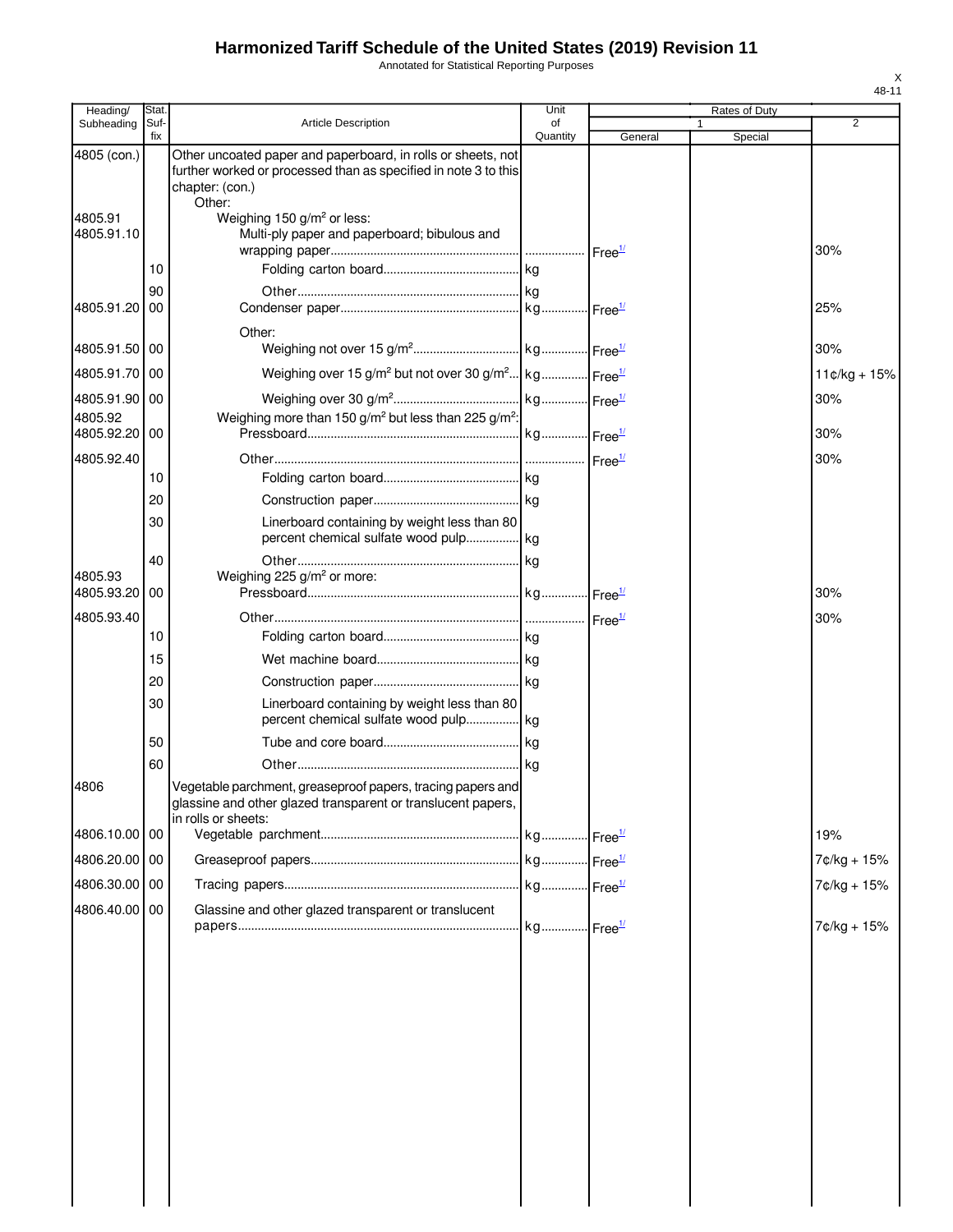Annotated for Statistical Reporting Purposes

| Heading/                 | <b>Stat</b> |                                                                                                                                                                                                                                                                                   | Unit           |         |              | Rates of Duty |       |
|--------------------------|-------------|-----------------------------------------------------------------------------------------------------------------------------------------------------------------------------------------------------------------------------------------------------------------------------------|----------------|---------|--------------|---------------|-------|
| Subheading               | Suf-<br>fix | <b>Article Description</b>                                                                                                                                                                                                                                                        | of<br>Quantity | General | $\mathbf{1}$ | Special       | 2     |
| 4807.00<br>4807.00.10 00 |             | Composite paper and paperboard (made by sticking flat layers<br>of paper or paperboard together with an adhesive), not<br>surface-coated or impregnated, whether or not internally<br>reinforced, in rolls or sheets:<br>Paper and paperboard, laminated internally with bitumen, |                |         |              |               |       |
|                          |             | Other:                                                                                                                                                                                                                                                                            |                |         |              |               | 30%   |
| 4807.00.91 00            |             | Straw paper and paperboard, whether or not covered<br>Other:                                                                                                                                                                                                                      |                |         |              |               | 30%   |
| 4807.00.92 00            |             |                                                                                                                                                                                                                                                                                   |                |         |              |               | 22.5% |
| 4807.00.94 00            |             |                                                                                                                                                                                                                                                                                   |                |         |              |               | 30%   |
| 4808<br>4808.10.00 00    |             | Paper and paperboard, corrugated (with or without glued flat<br>surface sheets), creped, crinkled, embossed or perforated, in<br>rolls or sheets, other than paper of the kind described in<br>heading 4803:<br>Corrugated paper and paperboard, whether or not                   |                |         |              |               |       |
|                          |             |                                                                                                                                                                                                                                                                                   |                |         |              |               | 30%   |
| 4808.40.00 00            |             | Kraft paper, creped or crinkled, whether or not embossed                                                                                                                                                                                                                          |                |         |              |               | 36%   |
| 4808.90<br>4808.90.20 00 |             | Other:                                                                                                                                                                                                                                                                            |                |         |              |               | 36%   |
| 4808.90.40               | 00          |                                                                                                                                                                                                                                                                                   |                |         |              |               | 18.5% |
| 4808.90.60 00            |             |                                                                                                                                                                                                                                                                                   |                |         |              |               | 35%   |
| 4809                     |             | Carbon paper, self-copy paper and other copying or transfer<br>papers (including coated or impregnated paper for duplicator<br>stencils or offset plates), whether or not printed, in rolls or<br>sheets:                                                                         |                |         |              |               |       |
| 4809.20<br>4809.20.20 00 |             | Self-copy paper:                                                                                                                                                                                                                                                                  |                |         |              |               | 35%   |
| 4809.20.40 00<br>4809.90 |             |                                                                                                                                                                                                                                                                                   |                |         |              |               | 25%   |
| 4809.90.20 00            |             | Other:                                                                                                                                                                                                                                                                            |                |         |              |               | 35%   |
| 4809.90.40 00            |             | Decalcomania paper:                                                                                                                                                                                                                                                               |                |         |              |               | 15%   |
| 4809.90.60 00            |             |                                                                                                                                                                                                                                                                                   |                |         |              |               | Free  |
| 4809.90.71 00            |             | Other:<br>Impregnated, coated or both, but not otherwise                                                                                                                                                                                                                          |                |         |              |               |       |
|                          |             |                                                                                                                                                                                                                                                                                   |                |         |              |               | 25%   |
| 4809.90.80 00            |             |                                                                                                                                                                                                                                                                                   |                |         |              |               | 20%   |
|                          |             |                                                                                                                                                                                                                                                                                   |                |         |              |               |       |
|                          |             |                                                                                                                                                                                                                                                                                   |                |         |              |               |       |
|                          |             |                                                                                                                                                                                                                                                                                   |                |         |              |               |       |
|                          |             |                                                                                                                                                                                                                                                                                   |                |         |              |               |       |
|                          |             |                                                                                                                                                                                                                                                                                   |                |         |              |               |       |
|                          |             |                                                                                                                                                                                                                                                                                   |                |         |              |               |       |
|                          |             |                                                                                                                                                                                                                                                                                   |                |         |              |               |       |
|                          |             |                                                                                                                                                                                                                                                                                   |                |         |              |               |       |
|                          |             |                                                                                                                                                                                                                                                                                   |                |         |              |               |       |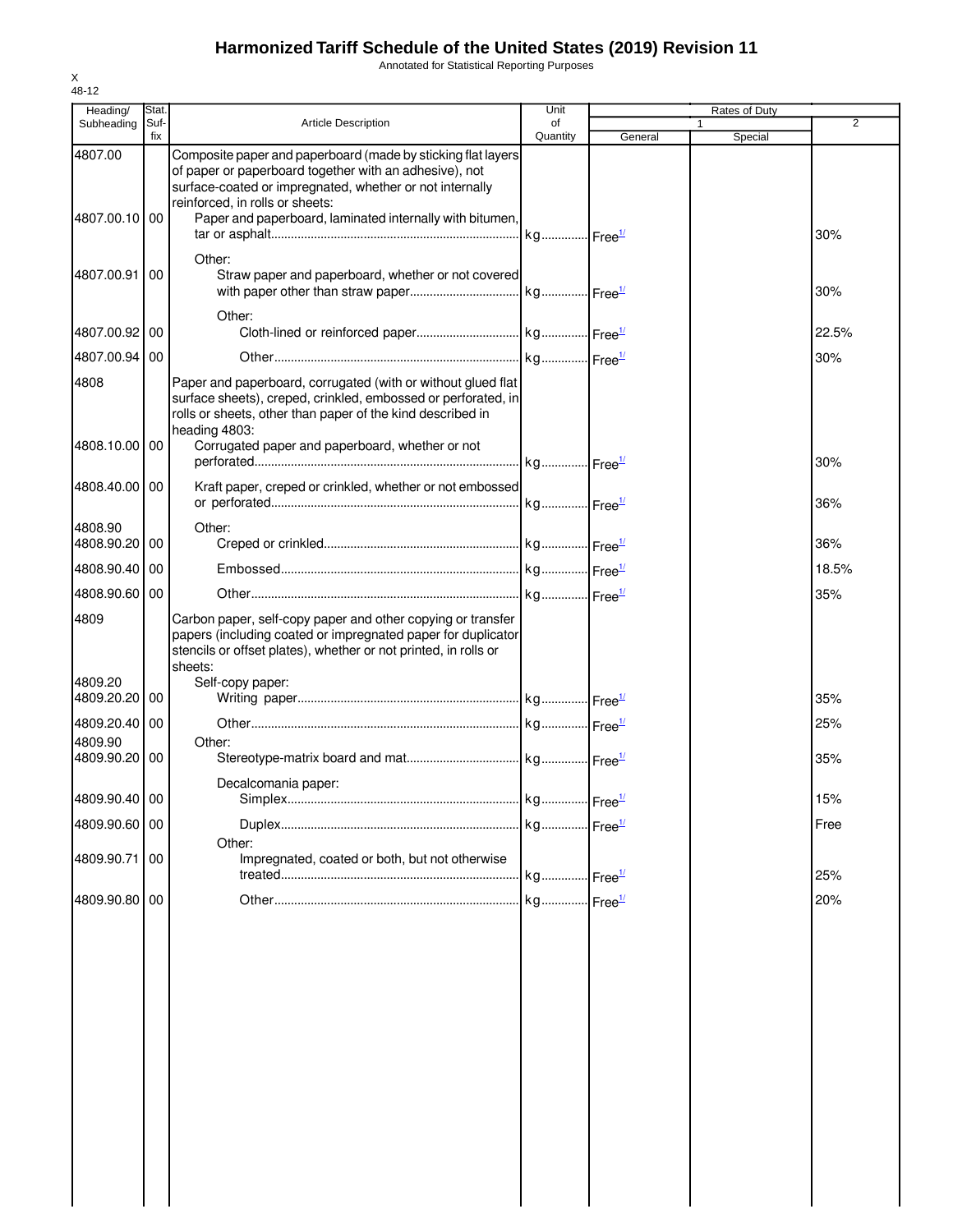Annotated for Statistical Reporting Purposes

| Heading/                    | Stat.       |                                                                                                                                                                                                                                                                                                                                                                                                                                                                                                                                                                                            | Unit           |         | Rates of Duty |            |
|-----------------------------|-------------|--------------------------------------------------------------------------------------------------------------------------------------------------------------------------------------------------------------------------------------------------------------------------------------------------------------------------------------------------------------------------------------------------------------------------------------------------------------------------------------------------------------------------------------------------------------------------------------------|----------------|---------|---------------|------------|
| Subheading                  | Suf-<br>fix | Article Description                                                                                                                                                                                                                                                                                                                                                                                                                                                                                                                                                                        | of<br>Quantity | General | 1<br>Special  | 2          |
| 4810                        |             | Paper and paperboard, coated on one or both sides with kaolin<br>(China clay) or other inorganic substances, with or without a<br>binder, and with no other coating, whether or not<br>surface-colored, surface-decorated or printed, in rolls or<br>rectangular (including square) sheets, of any size:<br>Paper and paperboard of a kind used for writing, printing<br>or other graphic purposes, not containing fibers obtained<br>by a mechanical or chemi-mechanical process or of which<br>not more than 10 percent by weight of the total fiber content<br>consists of such fibers: |                |         |               |            |
| 4810.13                     |             | In rolls:<br>Of a width exceeding 15 cm:<br>Weighing not more than 150 g/m <sup>2</sup> :                                                                                                                                                                                                                                                                                                                                                                                                                                                                                                  |                |         |               |            |
| 4810.13.11                  |             | Basic paper to be sensitized for use in                                                                                                                                                                                                                                                                                                                                                                                                                                                                                                                                                    |                |         |               | 5%         |
|                             | 20          |                                                                                                                                                                                                                                                                                                                                                                                                                                                                                                                                                                                            | m <sup>2</sup> |         |               |            |
|                             | 40          |                                                                                                                                                                                                                                                                                                                                                                                                                                                                                                                                                                                            | m <sup>2</sup> |         |               |            |
| 4810.13.13 00               |             |                                                                                                                                                                                                                                                                                                                                                                                                                                                                                                                                                                                            |                |         |               | 24%        |
| 4810.13.19 00<br>4810.13.20 |             |                                                                                                                                                                                                                                                                                                                                                                                                                                                                                                                                                                                            |                |         |               | 37%<br>42% |
|                             | 10<br>90    |                                                                                                                                                                                                                                                                                                                                                                                                                                                                                                                                                                                            |                |         |               |            |
| 4810.13.50 00               |             | Other:                                                                                                                                                                                                                                                                                                                                                                                                                                                                                                                                                                                     |                |         |               | 30%        |
| 4810.13.60 00               |             | Other:<br>Basic paper to be sensitized for use in                                                                                                                                                                                                                                                                                                                                                                                                                                                                                                                                          |                |         |               | 5%         |
| 4810.13.70                  | 20          | Containing by weight 25 percent or                                                                                                                                                                                                                                                                                                                                                                                                                                                                                                                                                         | m <sup>2</sup> |         |               | 30%        |
|                             | 40          |                                                                                                                                                                                                                                                                                                                                                                                                                                                                                                                                                                                            |                |         |               |            |
|                             |             |                                                                                                                                                                                                                                                                                                                                                                                                                                                                                                                                                                                            |                |         |               |            |
|                             |             |                                                                                                                                                                                                                                                                                                                                                                                                                                                                                                                                                                                            |                |         |               |            |
|                             |             |                                                                                                                                                                                                                                                                                                                                                                                                                                                                                                                                                                                            |                |         |               |            |
|                             |             |                                                                                                                                                                                                                                                                                                                                                                                                                                                                                                                                                                                            |                |         |               |            |
|                             |             |                                                                                                                                                                                                                                                                                                                                                                                                                                                                                                                                                                                            |                |         |               |            |
|                             |             |                                                                                                                                                                                                                                                                                                                                                                                                                                                                                                                                                                                            |                |         |               |            |
|                             |             |                                                                                                                                                                                                                                                                                                                                                                                                                                                                                                                                                                                            |                |         |               |            |
|                             |             |                                                                                                                                                                                                                                                                                                                                                                                                                                                                                                                                                                                            |                |         |               |            |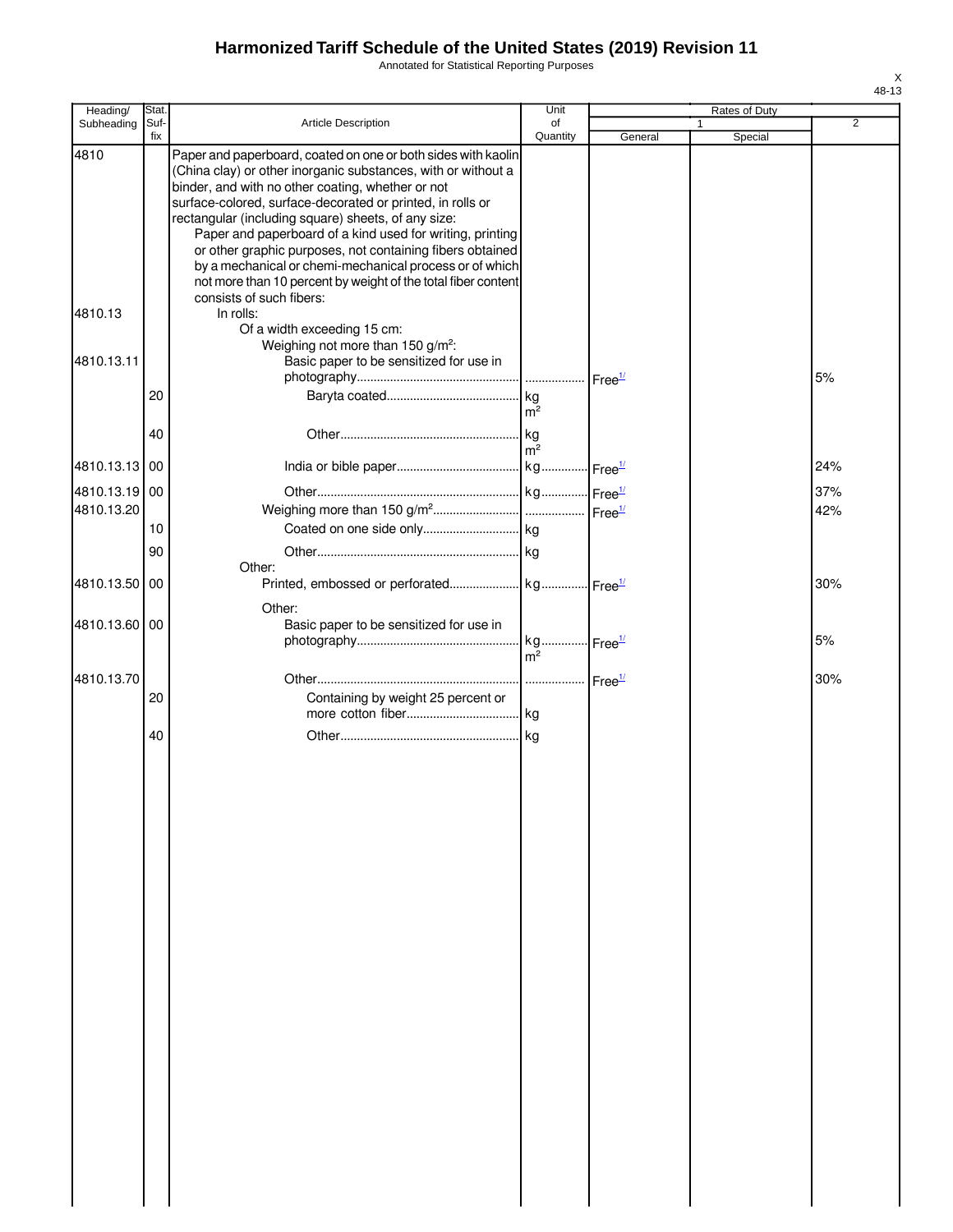Annotated for Statistical Reporting Purposes

| Heading/      | <b>Stat</b> |                                                                                                                                | Unit                                      |         | Rates of Duty |     |
|---------------|-------------|--------------------------------------------------------------------------------------------------------------------------------|-------------------------------------------|---------|---------------|-----|
| Subheading    | Suf-<br>fix | <b>Article Description</b>                                                                                                     | of                                        |         |               | 2   |
| 4810 (con.)   |             | Paper and paperboard, coated on one or both sides with kaolin<br>(China clay) or other inorganic substances, with or without a | Quantity                                  | General | Special       |     |
|               |             | binder, and with no other coating, whether or not                                                                              |                                           |         |               |     |
|               |             | surface-colored, surface-decorated or printed, in rolls or                                                                     |                                           |         |               |     |
|               |             | rectangular (including square) sheets, of any size: (con.)                                                                     |                                           |         |               |     |
|               |             | Paper and paperboard of a kind used for writing, printing<br>or other graphic purposes, not containing fibers obtained         |                                           |         |               |     |
|               |             | by a mechanical or chemi-mechanical process or of which                                                                        |                                           |         |               |     |
|               |             | not more than 10 percent by weight of the total fiber content                                                                  |                                           |         |               |     |
|               |             | consists of such fibers: (con.)                                                                                                |                                           |         |               |     |
| 4810.14       |             | In sheets with one side not exceeding 435 mm and the<br>other side not exceeding 297 mm in the unfolded state:                 |                                           |         |               |     |
|               |             | With one side exceeding 360 mm and the other                                                                                   |                                           |         |               |     |
|               |             | side exceeding 150 mm in the unfolded state:                                                                                   |                                           |         |               |     |
|               |             | Weighing not more than 150 g/m <sup>2</sup> :                                                                                  |                                           |         |               |     |
| 4810.14.11    |             | Basic paper to be sensitized for use in                                                                                        |                                           |         |               | 5%  |
|               | 20          |                                                                                                                                |                                           |         |               |     |
|               |             |                                                                                                                                | $\mathsf{Im}^2$                           |         |               |     |
|               | 40          |                                                                                                                                |                                           |         |               |     |
|               |             |                                                                                                                                | $\rm{m}^2$                                |         |               |     |
| 4810.14.13    | 00          |                                                                                                                                |                                           |         |               | 24% |
| 4810.14.19 00 |             |                                                                                                                                |                                           |         |               | 37% |
| 4810.14.20    |             |                                                                                                                                |                                           |         |               | 42% |
|               | 10          |                                                                                                                                |                                           |         |               |     |
|               | 90          |                                                                                                                                |                                           |         |               |     |
|               |             | Other:                                                                                                                         |                                           |         |               |     |
| 4810.14.50    | -00         |                                                                                                                                |                                           |         |               | 30% |
|               |             | Other:                                                                                                                         |                                           |         |               |     |
| 4810.14.60 00 |             | Basic paper to be sensitized for use in                                                                                        |                                           |         |               |     |
|               |             |                                                                                                                                | m <sup>2</sup>                            |         |               | 5%  |
|               |             |                                                                                                                                |                                           |         |               |     |
| 4810.14.70    | 20          |                                                                                                                                |                                           |         |               | 30% |
|               |             | Containing by weight 25 percent or                                                                                             |                                           |         |               |     |
|               | 40          |                                                                                                                                |                                           |         |               |     |
| 4810.19       |             | Other:                                                                                                                         |                                           |         |               |     |
|               |             | Weighing not more than 150 g/m <sup>2</sup> :                                                                                  |                                           |         |               |     |
| 4810.19.11 00 |             | Basic paper to be sensitized for use in                                                                                        |                                           |         |               |     |
|               |             |                                                                                                                                | . kg Free <sup>1/</sup><br>m <sup>2</sup> |         |               | 5%  |
|               |             |                                                                                                                                |                                           |         |               |     |
| 4810.19.13 00 |             |                                                                                                                                |                                           |         |               | 24% |
| 4810.19.19 00 |             |                                                                                                                                |                                           |         |               | 37% |
| 4810.19.20    |             |                                                                                                                                |                                           |         |               | 42% |
|               | 10          |                                                                                                                                |                                           |         |               |     |
|               | 90          |                                                                                                                                |                                           |         |               |     |
|               |             |                                                                                                                                |                                           |         |               |     |
|               |             |                                                                                                                                |                                           |         |               |     |
|               |             |                                                                                                                                |                                           |         |               |     |
|               |             |                                                                                                                                |                                           |         |               |     |
|               |             |                                                                                                                                |                                           |         |               |     |
|               |             |                                                                                                                                |                                           |         |               |     |
|               |             |                                                                                                                                |                                           |         |               |     |
|               |             |                                                                                                                                |                                           |         |               |     |
|               |             |                                                                                                                                |                                           |         |               |     |
|               |             |                                                                                                                                |                                           |         |               |     |
|               |             |                                                                                                                                |                                           |         |               |     |
|               |             |                                                                                                                                |                                           |         |               |     |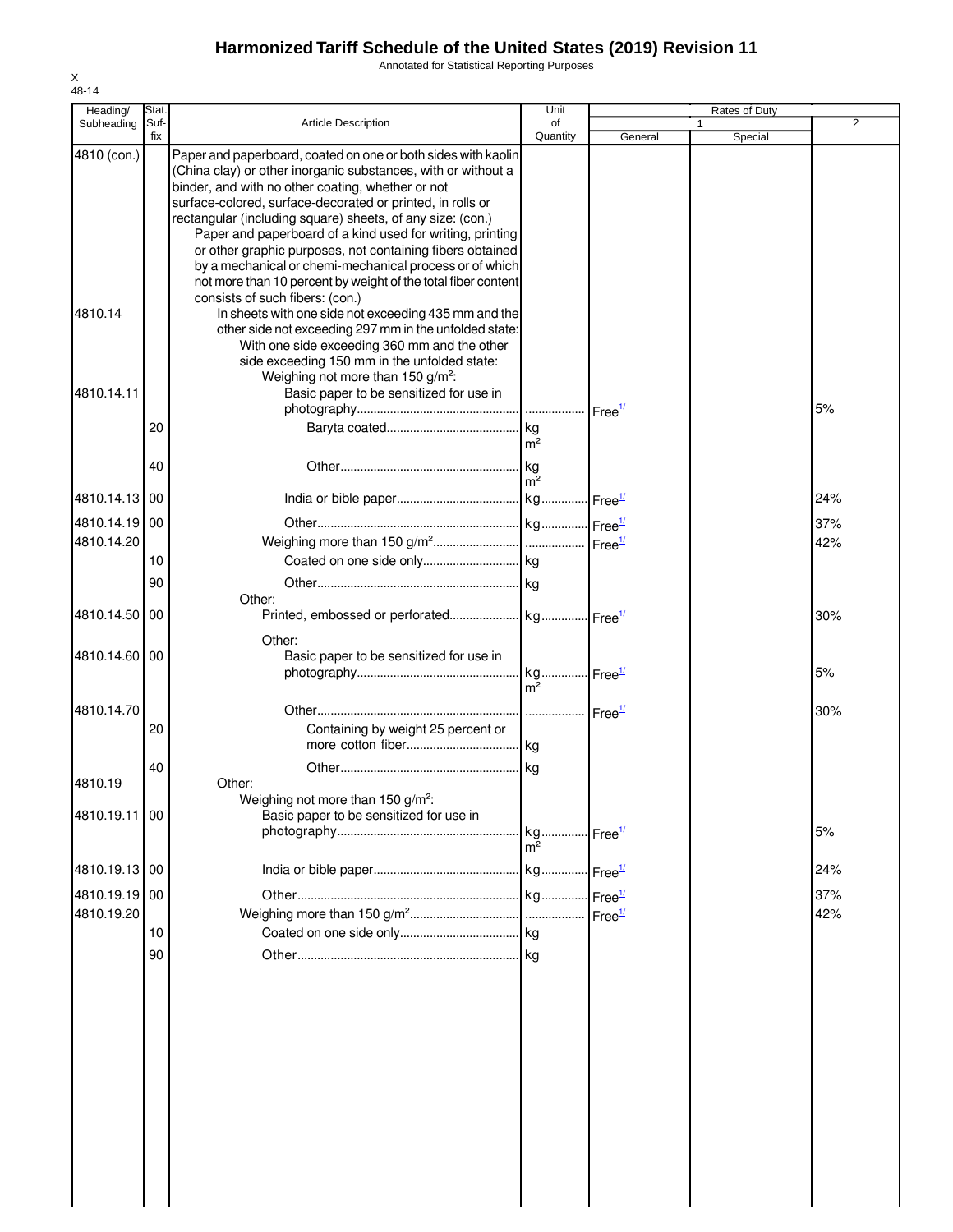Annotated for Statistical Reporting Purposes

| Heading/               | Stat.       |                                                                                                                                                                                                                                                                                                                                                                                                                                                                                                                                                                                            | Unit                  |                    | Rates of Duty |                |
|------------------------|-------------|--------------------------------------------------------------------------------------------------------------------------------------------------------------------------------------------------------------------------------------------------------------------------------------------------------------------------------------------------------------------------------------------------------------------------------------------------------------------------------------------------------------------------------------------------------------------------------------------|-----------------------|--------------------|---------------|----------------|
| Subheading             | Suf-<br>fix | <b>Article Description</b>                                                                                                                                                                                                                                                                                                                                                                                                                                                                                                                                                                 | of<br>Quantity        | General            | 1<br>Special  | $\overline{2}$ |
| 4810 (con.)<br>4810.22 |             | Paper and paperboard, coated on one or both sides with kaolin<br>(China clay) or other inorganic substances, with or without a<br>binder, and with no other coating, whether or not<br>surface-colored, surface-decorated or printed, in rolls or<br>rectangular (including square) sheets, of any size: (con.)<br>Paper and paperboard of a kind used for writing, printing<br>or other graphic purposes, of which more than 10 percent<br>by weight of the total fiber content consists of fibers<br>obtained by a mechanical or chemi-mechanical process:<br>Light-weight coated paper: |                       |                    |               |                |
| 4810.22.10 00          |             | In strips or rolls of a width exceeding 15 cm or in<br>rectangular (including square) sheets with one side<br>exceeding 36 cm and the other side exceeding                                                                                                                                                                                                                                                                                                                                                                                                                                 |                       |                    |               | 37%            |
| 4810.22.50             |             | Other:                                                                                                                                                                                                                                                                                                                                                                                                                                                                                                                                                                                     |                       |                    |               | 30%            |
|                        |             | Hole-punched looseleaf paper kg                                                                                                                                                                                                                                                                                                                                                                                                                                                                                                                                                            |                       |                    |               |                |
|                        | 44          |                                                                                                                                                                                                                                                                                                                                                                                                                                                                                                                                                                                            |                       |                    |               |                |
|                        | 80          |                                                                                                                                                                                                                                                                                                                                                                                                                                                                                                                                                                                            |                       |                    |               |                |
| 4810.22.60             | 00          | Other:<br>Basic paper to be sensitized for use in                                                                                                                                                                                                                                                                                                                                                                                                                                                                                                                                          |                       |                    |               | 5%             |
|                        |             |                                                                                                                                                                                                                                                                                                                                                                                                                                                                                                                                                                                            | $m^2$                 |                    |               |                |
| 4810.22.70             |             |                                                                                                                                                                                                                                                                                                                                                                                                                                                                                                                                                                                            |                       |                    |               | 30%            |
|                        | 20          | Containing by weight 25 percent or                                                                                                                                                                                                                                                                                                                                                                                                                                                                                                                                                         |                       |                    |               |                |
|                        |             |                                                                                                                                                                                                                                                                                                                                                                                                                                                                                                                                                                                            |                       |                    |               |                |
|                        | 40          |                                                                                                                                                                                                                                                                                                                                                                                                                                                                                                                                                                                            |                       |                    |               |                |
| 4810.29<br>4810.29.10  |             | Other:<br>In strips or rolls of a width exceeding 15 cm or in<br>rectangular (including square) sheets with one side<br>exceeding 36 cm and the other side exceeding                                                                                                                                                                                                                                                                                                                                                                                                                       |                       |                    |               | 37%            |
|                        | 25          |                                                                                                                                                                                                                                                                                                                                                                                                                                                                                                                                                                                            |                       |                    |               |                |
|                        |             |                                                                                                                                                                                                                                                                                                                                                                                                                                                                                                                                                                                            |                       |                    |               |                |
|                        | 35          | Other:                                                                                                                                                                                                                                                                                                                                                                                                                                                                                                                                                                                     |                       |                    |               |                |
| 4810.29.50 00          |             | Other:                                                                                                                                                                                                                                                                                                                                                                                                                                                                                                                                                                                     |                       |                    |               | 30%            |
| 4810.29.60 00          |             | Basic paper to be sensitized for use in                                                                                                                                                                                                                                                                                                                                                                                                                                                                                                                                                    | kg Free <sup>1/</sup> |                    |               | 5%             |
|                        |             |                                                                                                                                                                                                                                                                                                                                                                                                                                                                                                                                                                                            | m <sup>2</sup>        |                    |               |                |
| 4810.29.70             | 20          | Containing by weight 25 percent or                                                                                                                                                                                                                                                                                                                                                                                                                                                                                                                                                         |                       | Free <sup>1/</sup> |               | 30%            |
|                        |             | Other:                                                                                                                                                                                                                                                                                                                                                                                                                                                                                                                                                                                     |                       |                    |               |                |
|                        | 25          |                                                                                                                                                                                                                                                                                                                                                                                                                                                                                                                                                                                            |                       |                    |               |                |
|                        | 35          |                                                                                                                                                                                                                                                                                                                                                                                                                                                                                                                                                                                            | kg                    |                    |               |                |
|                        |             |                                                                                                                                                                                                                                                                                                                                                                                                                                                                                                                                                                                            |                       |                    |               |                |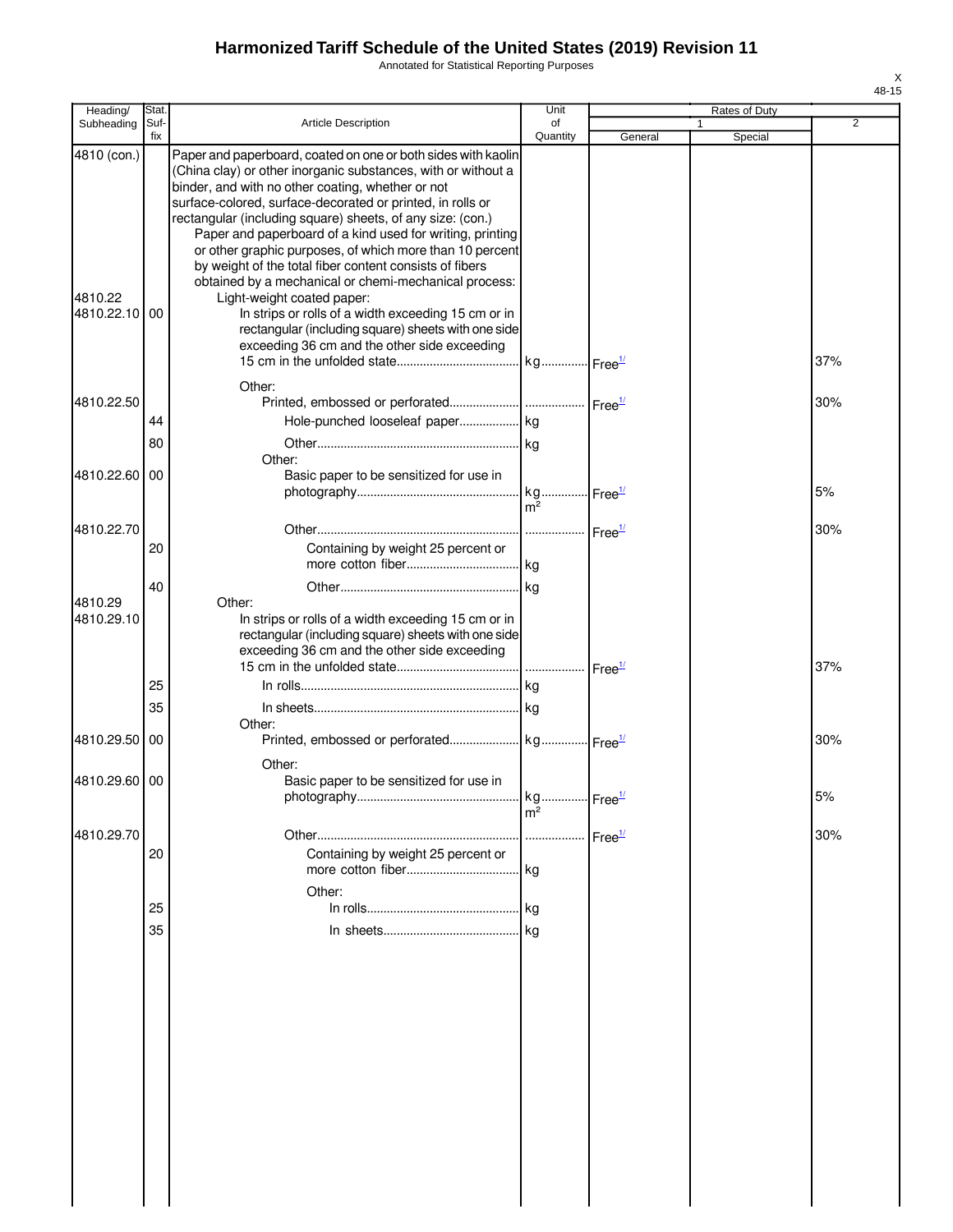Annotated for Statistical Reporting Purposes

| Heading/                 | Stat.       |                                                                                                                                                                                                                                                                                                                                                                               | Unit                  |         | Rates of Duty |                |
|--------------------------|-------------|-------------------------------------------------------------------------------------------------------------------------------------------------------------------------------------------------------------------------------------------------------------------------------------------------------------------------------------------------------------------------------|-----------------------|---------|---------------|----------------|
| Subheading               | Suf-<br>fix | <b>Article Description</b>                                                                                                                                                                                                                                                                                                                                                    | of<br>Quantity        | General | Special       | $\overline{2}$ |
| 4810 (con.)              |             | Paper and paperboard, coated on one or both sides with kaolin<br>(China clay) or other inorganic substances, with or without a<br>binder, and with no other coating, whether or not<br>surface-colored, surface-decorated or printed, in rolls or<br>rectangular (including square) sheets, of any size: (con.)<br>Kraft paper and paperboard, other than that of a kind used |                       |         |               |                |
| 4810.31                  |             | for writing, printing or other graphic purposes:<br>Bleached uniformly throughout the mass and of which<br>more than 95 percent by weight of the total fiber<br>content consists of wood fibers obtained by a chemical                                                                                                                                                        |                       |         |               |                |
| 4810.31.10               |             | process and weighing 150 g/m <sup>2</sup> or less:<br>In strips or rolls of a width exceeding 15 cm or in<br>rectangular (including square) sheets with one side<br>exceeding 36 cm and the other side exceeding                                                                                                                                                              |                       |         |               | 25%            |
|                          | 20          |                                                                                                                                                                                                                                                                                                                                                                               |                       |         |               |                |
|                          | 40          | Base stock for trays, dishes, plates, cups and                                                                                                                                                                                                                                                                                                                                |                       |         |               |                |
|                          |             |                                                                                                                                                                                                                                                                                                                                                                               | kg                    |         |               |                |
|                          |             | Other:                                                                                                                                                                                                                                                                                                                                                                        |                       |         |               |                |
|                          | 50          |                                                                                                                                                                                                                                                                                                                                                                               |                       |         |               |                |
|                          | 80          | Other:                                                                                                                                                                                                                                                                                                                                                                        | kg                    |         |               |                |
| 4810.31.30               | 00          | Cards, not punched, for punchcard machines,                                                                                                                                                                                                                                                                                                                                   |                       |         |               | 30%            |
|                          |             |                                                                                                                                                                                                                                                                                                                                                                               |                       |         |               |                |
| 4810.31.65 00<br>4810.32 |             | Bleached uniformly throughout the mass and of which                                                                                                                                                                                                                                                                                                                           |                       |         |               | 26.5%          |
| 4810.32.10               |             | more than 95 percent by weight of the total fiber<br>content consists of wood fibers obtained by a chemical<br>process and weighing more than 150 g/m <sup>2</sup> :<br>In strips or rolls of a width exceeding 15 cm or in<br>rectangular (including square) sheets with one side<br>exceeding 36 cm and the other side exceeding                                            |                       |         |               | 25%            |
|                          | 20          |                                                                                                                                                                                                                                                                                                                                                                               |                       |         |               |                |
|                          | 40          | Base stock for trays, dishes, plates, cups and                                                                                                                                                                                                                                                                                                                                |                       |         |               |                |
|                          | 60          |                                                                                                                                                                                                                                                                                                                                                                               |                       |         |               |                |
| 4810.32.30 00            |             | Other:<br>Cards, not punched, for punchcard machines,                                                                                                                                                                                                                                                                                                                         |                       |         |               | 30%            |
| 4810.32.65 00            |             |                                                                                                                                                                                                                                                                                                                                                                               |                       |         |               | 26.5%          |
| 4810.39                  |             | Other:<br>In strips or rolls of a width exceeding 15 cm or in<br>rectangular (including square) sheets with one side<br>exceeding 36 cm and the other side exceeding<br>15 cm in the unfolded state:                                                                                                                                                                          |                       |         |               |                |
| 4810.39.12 00            |             | Whether or not impregnated, but not otherwise                                                                                                                                                                                                                                                                                                                                 |                       |         |               | 25%            |
| 4810.39.14 00            |             |                                                                                                                                                                                                                                                                                                                                                                               | kg Free <sup>1/</sup> |         |               | 20%            |
| 4810.39.30 00            |             | Other:<br>Cards, not punched, for punchcard machines,                                                                                                                                                                                                                                                                                                                         |                       |         |               | 30%            |
| 4810.39.65 00            |             |                                                                                                                                                                                                                                                                                                                                                                               |                       |         |               | 26.5%          |
|                          |             |                                                                                                                                                                                                                                                                                                                                                                               |                       |         |               |                |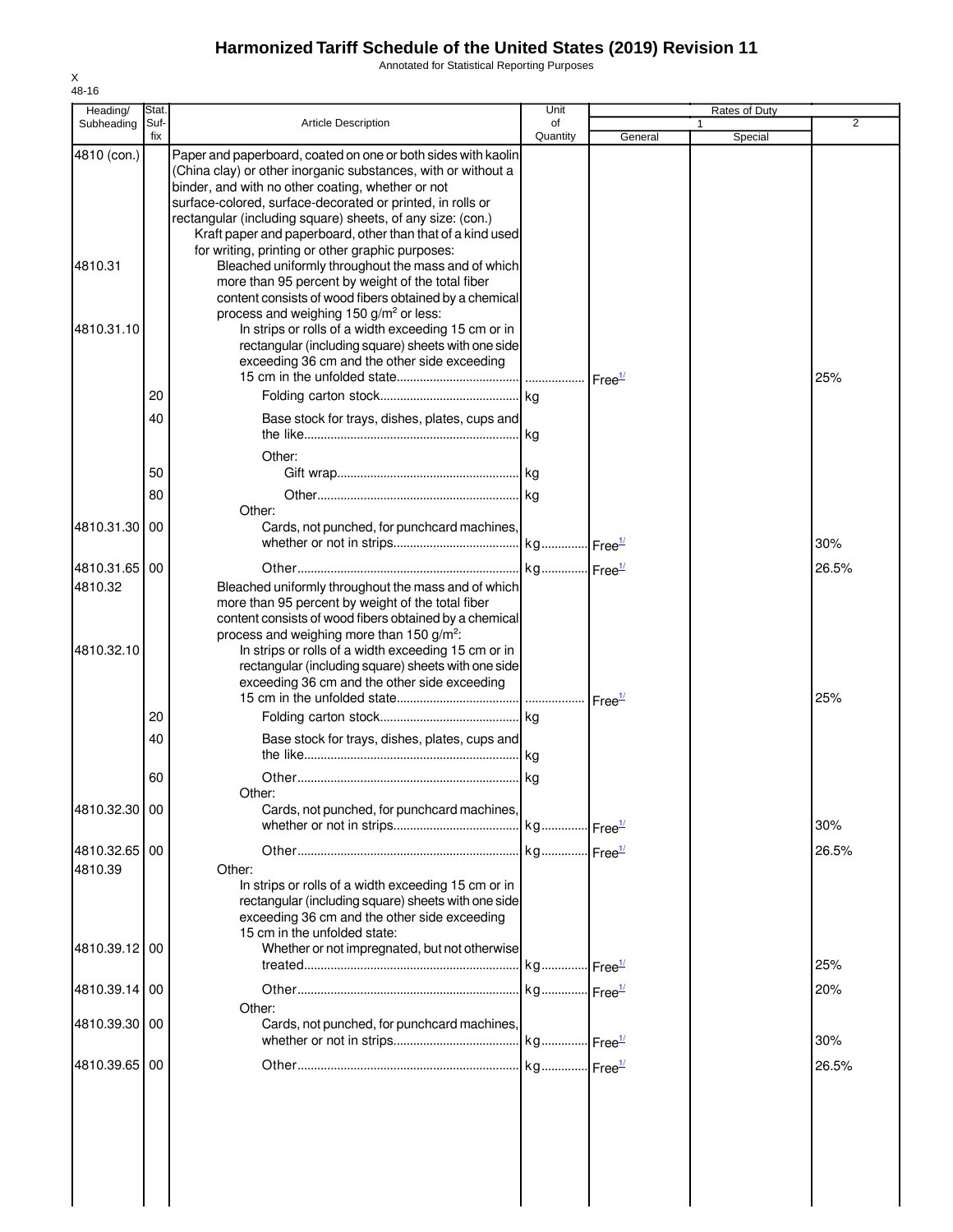Annotated for Statistical Reporting Purposes

| Heading/              | Stat.       |                                                                                                                                                                                                                                                                                                                 | Unit           |                    | Rates of Duty |                |
|-----------------------|-------------|-----------------------------------------------------------------------------------------------------------------------------------------------------------------------------------------------------------------------------------------------------------------------------------------------------------------|----------------|--------------------|---------------|----------------|
| Subheading            | Suf-<br>fix | Article Description                                                                                                                                                                                                                                                                                             | of<br>Quantity | General            | 1<br>Special  | $\overline{2}$ |
| 4810 (con.)           |             | Paper and paperboard, coated on one or both sides with kaolin<br>(China clay) or other inorganic substances, with or without a<br>binder, and with no other coating, whether or not<br>surface-colored, surface-decorated or printed, in rolls or<br>rectangular (including square) sheets, of any size: (con.) |                |                    |               |                |
| 4810.92               |             | Other paper and paperboard:<br>Multi-ply:<br>In strips or rolls of a width exceeding 15 cm or in<br>rectangular (including square) sheets with one side<br>exceeding 36 cm and the other side exceeding                                                                                                         |                |                    |               |                |
| 4810.92.12            | 25          | 15 cm in the unfolded state:                                                                                                                                                                                                                                                                                    |                |                    |               | 30%            |
|                       |             |                                                                                                                                                                                                                                                                                                                 |                |                    |               |                |
| 4810.92.14            | 35          |                                                                                                                                                                                                                                                                                                                 |                | Free <sup>1/</sup> |               | 20%            |
|                       | 25          |                                                                                                                                                                                                                                                                                                                 |                |                    |               |                |
|                       | 35          |                                                                                                                                                                                                                                                                                                                 |                |                    |               |                |
|                       |             | Other:                                                                                                                                                                                                                                                                                                          |                |                    |               |                |
| 4810.92.30            | 00          | Cards, not punched, for punch card machines,                                                                                                                                                                                                                                                                    |                |                    |               |                |
|                       |             |                                                                                                                                                                                                                                                                                                                 |                |                    |               | 30%            |
| 4810.92.65            |             |                                                                                                                                                                                                                                                                                                                 |                |                    |               | 26.5%          |
|                       | 25          |                                                                                                                                                                                                                                                                                                                 |                |                    |               |                |
|                       | 35          |                                                                                                                                                                                                                                                                                                                 |                |                    |               |                |
| 4810.99<br>4810.99.10 |             | Other:<br>In strips or rolls of a width exceeding 15 cm or in<br>rectangular (including square) sheets with one side<br>exceeding 36 cm and the other side exceeding                                                                                                                                            |                |                    |               |                |
|                       |             |                                                                                                                                                                                                                                                                                                                 |                | Free <sup>1/</sup> |               | 20%            |
|                       | 10          |                                                                                                                                                                                                                                                                                                                 |                |                    |               |                |
|                       | 50          |                                                                                                                                                                                                                                                                                                                 |                |                    |               |                |
|                       | 60          | Other:                                                                                                                                                                                                                                                                                                          |                |                    |               |                |
| 4810.99.30            | 00          | Cards, not punched, for punch card machines,                                                                                                                                                                                                                                                                    |                |                    |               | 30%            |
| 4810.99.65 00         |             |                                                                                                                                                                                                                                                                                                                 |                |                    |               | 26.5%          |
|                       |             |                                                                                                                                                                                                                                                                                                                 |                |                    |               |                |
|                       |             |                                                                                                                                                                                                                                                                                                                 |                |                    |               |                |
|                       |             |                                                                                                                                                                                                                                                                                                                 |                |                    |               |                |
|                       |             |                                                                                                                                                                                                                                                                                                                 |                |                    |               |                |
|                       |             |                                                                                                                                                                                                                                                                                                                 |                |                    |               |                |
|                       |             |                                                                                                                                                                                                                                                                                                                 |                |                    |               |                |
|                       |             |                                                                                                                                                                                                                                                                                                                 |                |                    |               |                |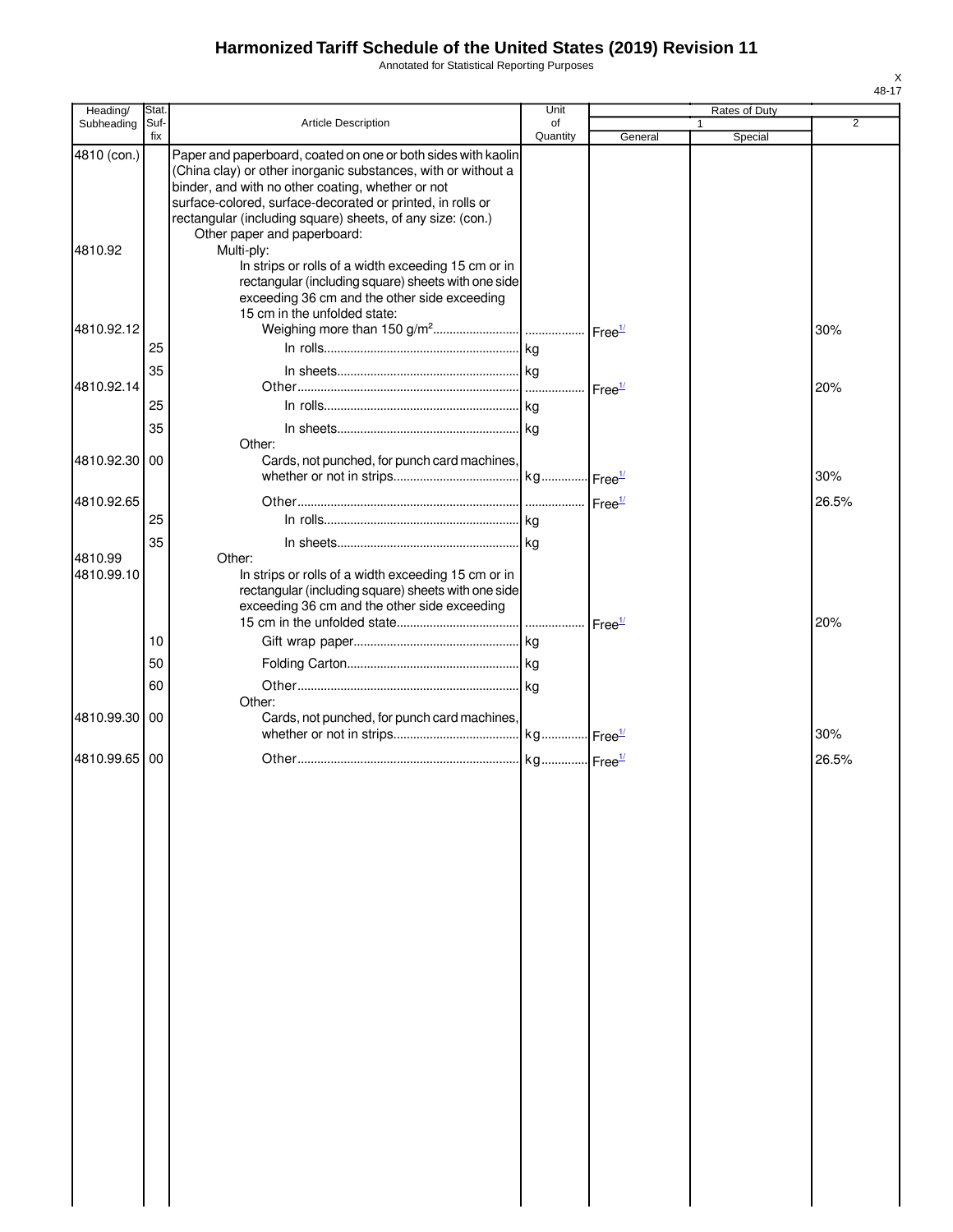Annotated for Statistical Reporting Purposes

| Heading/                      | Stat.       |                                                                                                                                                                                                                                                                                                                                                                                                                                                                                                                                 | Unit                  |         | Rates of Duty |                |
|-------------------------------|-------------|---------------------------------------------------------------------------------------------------------------------------------------------------------------------------------------------------------------------------------------------------------------------------------------------------------------------------------------------------------------------------------------------------------------------------------------------------------------------------------------------------------------------------------|-----------------------|---------|---------------|----------------|
| Subheading                    | Suf-<br>fix | Article Description                                                                                                                                                                                                                                                                                                                                                                                                                                                                                                             | of<br>Quantity        | General | 1<br>Special  | $\overline{2}$ |
| 4811<br>4811.10<br>4811.10.11 | 00          | Paper, paperboard, cellulose wadding and webs of cellulose<br>fibers, coated, impregnated, covered, surface-colored,<br>surface-decorated or printed, in rolls or rectangular (including<br>square) sheets, of any size, other than goods of the kind<br>described in heading 4803, 4809 or 4810:<br>Tarred, bituminized or asphalted paper and paperboard:<br>In strips or rolls of a width exceeding 15 cm or in<br>rectangular (including square) sheets with one side<br>exceeding 36 cm and the other side exceeding 15 cm | kg Free <sup>1/</sup> |         |               | 10%            |
| 4811.10.21                    | 00          |                                                                                                                                                                                                                                                                                                                                                                                                                                                                                                                                 |                       |         |               | 26.5%          |
| 4811.41<br>4811.41.10 00      |             | Gummed or adhesive paper and paperboard:<br>Self-adhesive:<br>In strips or rolls of a width exceeding 15 cm or in<br>rectangular (including square) sheets with one side<br>exceeding 36 cm and the other side exceeding                                                                                                                                                                                                                                                                                                        |                       |         |               | 40%            |
|                               |             | Other:                                                                                                                                                                                                                                                                                                                                                                                                                                                                                                                          |                       |         |               |                |
| 4811.41.21                    | 00          |                                                                                                                                                                                                                                                                                                                                                                                                                                                                                                                                 |                       |         |               | 40%            |
| 4811.41.30 00                 |             |                                                                                                                                                                                                                                                                                                                                                                                                                                                                                                                                 |                       |         |               | 35%            |
| 4811.49<br>4811.49.10 00      |             | Other:<br>In strips or rolls of a width exceeding 15 cm or in<br>rectangular (including square) sheets with one side<br>exceeding 36 cm and the other side exceeding                                                                                                                                                                                                                                                                                                                                                            |                       |         |               | 14%            |
|                               |             | Other:                                                                                                                                                                                                                                                                                                                                                                                                                                                                                                                          |                       |         |               |                |
| 4811.49.21                    | 00          |                                                                                                                                                                                                                                                                                                                                                                                                                                                                                                                                 |                       |         |               | 30%            |
| 4811.49.30 00                 |             |                                                                                                                                                                                                                                                                                                                                                                                                                                                                                                                                 |                       |         |               | 35%            |
|                               |             |                                                                                                                                                                                                                                                                                                                                                                                                                                                                                                                                 |                       |         |               |                |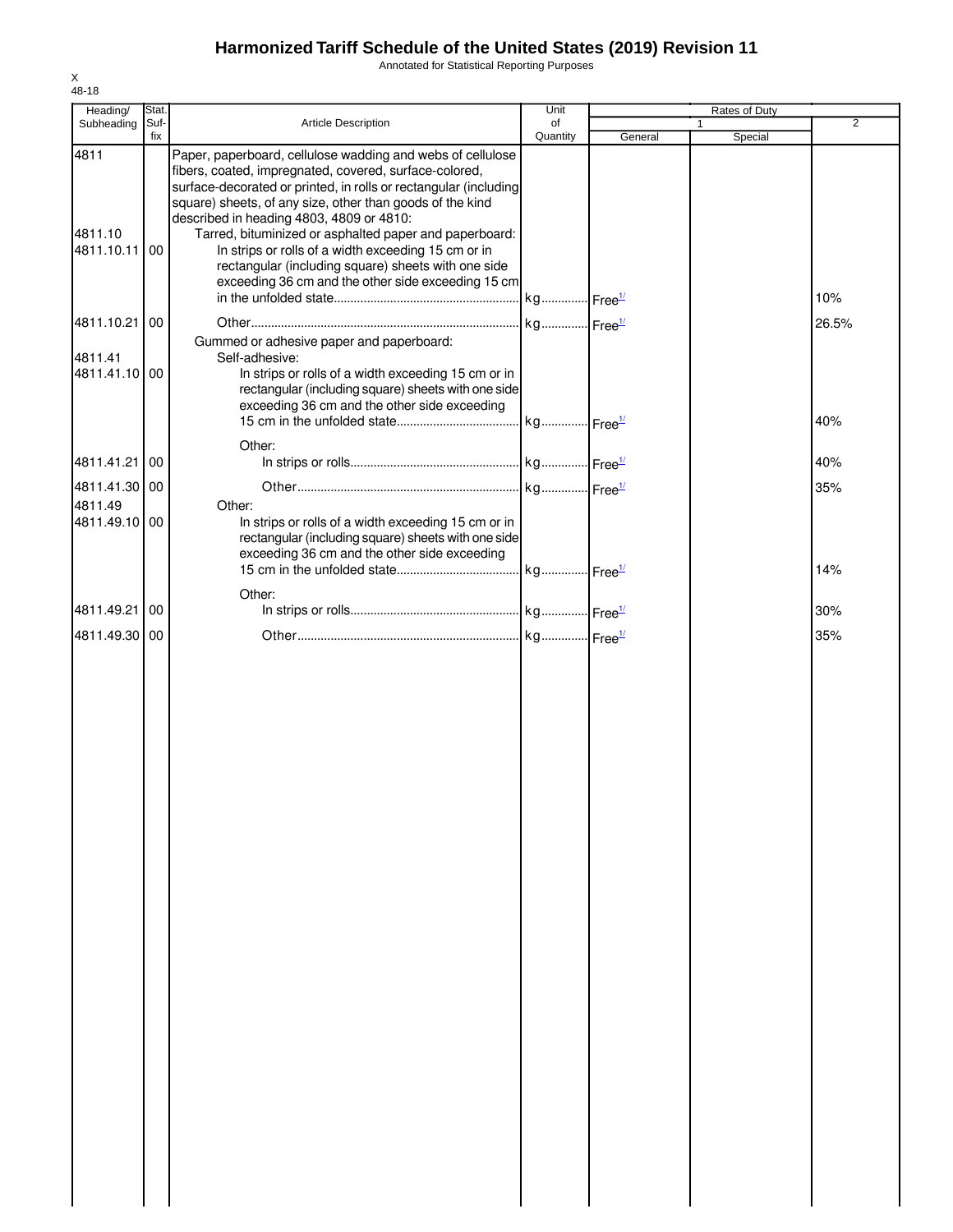Annotated for Statistical Reporting Purposes

| Heading/                 | Stat.       |                                                                                                                                                                                                                                                                                                                                                                  | Unit     |         | Rates of Duty |                |
|--------------------------|-------------|------------------------------------------------------------------------------------------------------------------------------------------------------------------------------------------------------------------------------------------------------------------------------------------------------------------------------------------------------------------|----------|---------|---------------|----------------|
| Subheading               | Suf-<br>fix | <b>Article Description</b>                                                                                                                                                                                                                                                                                                                                       | of       |         |               | $\overline{2}$ |
| 4811 (con.)              |             | Paper, paperboard, cellulose wadding and webs of cellulose<br>fibers, coated, impregnated, covered, surface-colored,<br>surface-decorated or printed, in rolls or rectangular (including<br>square) sheets, of any size, other than goods of the kind<br>described in heading 4803, 4809 or 4810: (con.)<br>Paper and paperboard, coated, impregnated or covered | Quantity | General | Special       |                |
| 4811.51                  |             | with plastics (excluding adhesives):<br>Bleached, weighing more than 150 g/m <sup>2</sup> :<br>In strips or rolls of a width exceeding 15 cm or in<br>rectangular (including square) sheets with one side<br>exceeding 36 cm and the other side exceeding<br>15 cm in the unfolded state:                                                                        |          |         |               |                |
| 4811.51.20               | 10          | Base stock for milk cartons and other                                                                                                                                                                                                                                                                                                                            |          |         |               | 30%            |
|                          | 20          | Other:                                                                                                                                                                                                                                                                                                                                                           |          |         |               |                |
|                          | 30          | Base stock for trays, dishes, plates,<br>Other:                                                                                                                                                                                                                                                                                                                  |          |         |               |                |
|                          | 40<br>50    | Base stock for packaging kg                                                                                                                                                                                                                                                                                                                                      |          |         |               |                |
| 4811.51.40 00            |             |                                                                                                                                                                                                                                                                                                                                                                  |          |         |               | 42%            |
| 4811.51.60 00            |             |                                                                                                                                                                                                                                                                                                                                                                  |          |         |               | 35%            |
| 4811.59<br>4811.59.20 00 |             | Other:<br>In strips or rolls of a width exceeding 15 cm or in<br>rectangular (including square) sheets with one side<br>exceeding 36 cm and the other side exceeding<br>15 cm in the unfolded state:                                                                                                                                                             |          |         |               | 37%            |
|                          |             |                                                                                                                                                                                                                                                                                                                                                                  |          |         |               |                |
| 4811.59.40               | 20          |                                                                                                                                                                                                                                                                                                                                                                  |          |         |               | 25%            |
| 4811.59.60 00<br>4811.60 | 40          | Paper and paperboard, coated, impregnated or covered<br>with wax, paraffin, stearin, oil or glycerol:                                                                                                                                                                                                                                                            |          |         |               | 35%            |
| 4811.60.40 00            |             | In strips or rolls of a width exceeding 15 cm or in<br>rectangular (including square) sheets with one side<br>exceeding 36 cm and the other side exceeding 15 cm                                                                                                                                                                                                 |          |         |               |                |
|                          |             |                                                                                                                                                                                                                                                                                                                                                                  |          |         |               | 17.5%          |
| 4811.60.60 00            |             |                                                                                                                                                                                                                                                                                                                                                                  |          |         |               | 35%            |
|                          |             |                                                                                                                                                                                                                                                                                                                                                                  |          |         |               |                |
|                          |             |                                                                                                                                                                                                                                                                                                                                                                  |          |         |               |                |
|                          |             |                                                                                                                                                                                                                                                                                                                                                                  |          |         |               |                |
|                          |             |                                                                                                                                                                                                                                                                                                                                                                  |          |         |               |                |
|                          |             |                                                                                                                                                                                                                                                                                                                                                                  |          |         |               |                |
|                          |             |                                                                                                                                                                                                                                                                                                                                                                  |          |         |               |                |
|                          |             |                                                                                                                                                                                                                                                                                                                                                                  |          |         |               |                |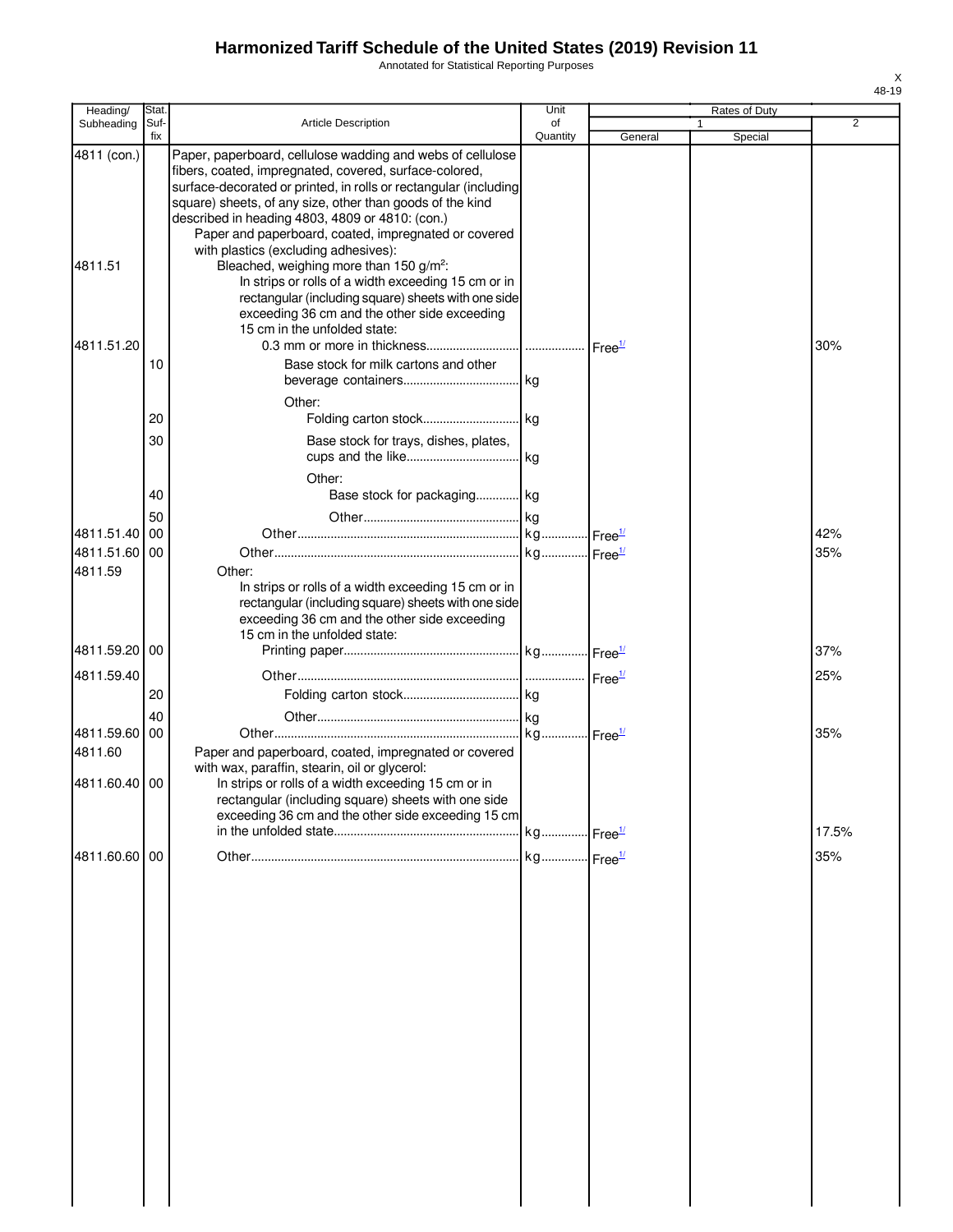Annotated for Statistical Reporting Purposes

| Heading/               | Stat.          |                                                                                                                                                                                                                                                                                                                                                                                                                                                                                                                                                             | Unit           |         | Rates of Duty | $\overline{2}$              |
|------------------------|----------------|-------------------------------------------------------------------------------------------------------------------------------------------------------------------------------------------------------------------------------------------------------------------------------------------------------------------------------------------------------------------------------------------------------------------------------------------------------------------------------------------------------------------------------------------------------------|----------------|---------|---------------|-----------------------------|
| Subheading             | Suf-<br>fix    | <b>Article Description</b>                                                                                                                                                                                                                                                                                                                                                                                                                                                                                                                                  | of<br>Quantity | General | 1<br>Special  |                             |
| 4811 (con.)<br>4811.90 |                | Paper, paperboard, cellulose wadding and webs of cellulose<br>fibers, coated, impregnated, covered, surface-colored,<br>surface-decorated or printed, in rolls or rectangular (including<br>square) sheets, of any size, other than goods of the kind<br>described in heading 4803, 4809 or 4810: (con.)<br>Other paper, paperboard, cellulose wadding and webs of<br>cellulose fibers:<br>In strips or rolls of a width exceeding 15 cm or in<br>rectangular (including square) sheets with one side<br>exceeding 36 cm and the other side exceeding 15 cm |                |         |               |                             |
| 4811.90.10 00          |                | in the unfolded state:                                                                                                                                                                                                                                                                                                                                                                                                                                                                                                                                      |                |         |               | 27%                         |
| 4811.90.20 00          |                | Other:<br>Wholly or partly covered with flock, gelatin,                                                                                                                                                                                                                                                                                                                                                                                                                                                                                                     |                |         |               | 22.5%                       |
| 4811.90.30 00          |                | Other:                                                                                                                                                                                                                                                                                                                                                                                                                                                                                                                                                      |                |         |               | 25%                         |
| 4811.90.40             | 10             | Other:<br>Tissue papers, in sheets kg                                                                                                                                                                                                                                                                                                                                                                                                                                                                                                                       |                |         |               | 30%                         |
| 4811.90.60             | 90             | Weighing over 15 g/m <sup>2</sup> but not over                                                                                                                                                                                                                                                                                                                                                                                                                                                                                                              |                |         |               | 20%                         |
|                        | 10             | Tissue papers having a basis<br>weight not exceeding 29 g/m <sup>2</sup> , in                                                                                                                                                                                                                                                                                                                                                                                                                                                                               |                |         |               |                             |
| 4811.90.80             | 90<br>20       | Gift Wrap (other than tissue) kg                                                                                                                                                                                                                                                                                                                                                                                                                                                                                                                            |                |         |               | 18.5%                       |
|                        | 30<br>50       | Direct thermal coated paper kg                                                                                                                                                                                                                                                                                                                                                                                                                                                                                                                              |                |         |               |                             |
| 4811.90.90             | 10             | Tissue papers having a basis weight not exceeding                                                                                                                                                                                                                                                                                                                                                                                                                                                                                                           |                |         |               | 35%                         |
|                        | 30<br>35<br>80 | Paper in sheets, lined or ruled, having a width of<br>152.4 to 360 mm inclusive and a length of 225.25                                                                                                                                                                                                                                                                                                                                                                                                                                                      | . kg<br>.lkg   |         |               |                             |
| 4813                   |                | Cigarette paper, whether or not cut to size or in the form of                                                                                                                                                                                                                                                                                                                                                                                                                                                                                               |                |         |               | 20%                         |
| 4813.10.00 00          |                | booklets or tubes:                                                                                                                                                                                                                                                                                                                                                                                                                                                                                                                                          |                |         |               |                             |
| 4813.20.00 00          |                |                                                                                                                                                                                                                                                                                                                                                                                                                                                                                                                                                             |                |         |               | $60\%$ <sup>2/</sup><br>60% |
| 4813.90.00 00          |                |                                                                                                                                                                                                                                                                                                                                                                                                                                                                                                                                                             |                |         |               | 60%                         |
|                        |                |                                                                                                                                                                                                                                                                                                                                                                                                                                                                                                                                                             |                |         |               |                             |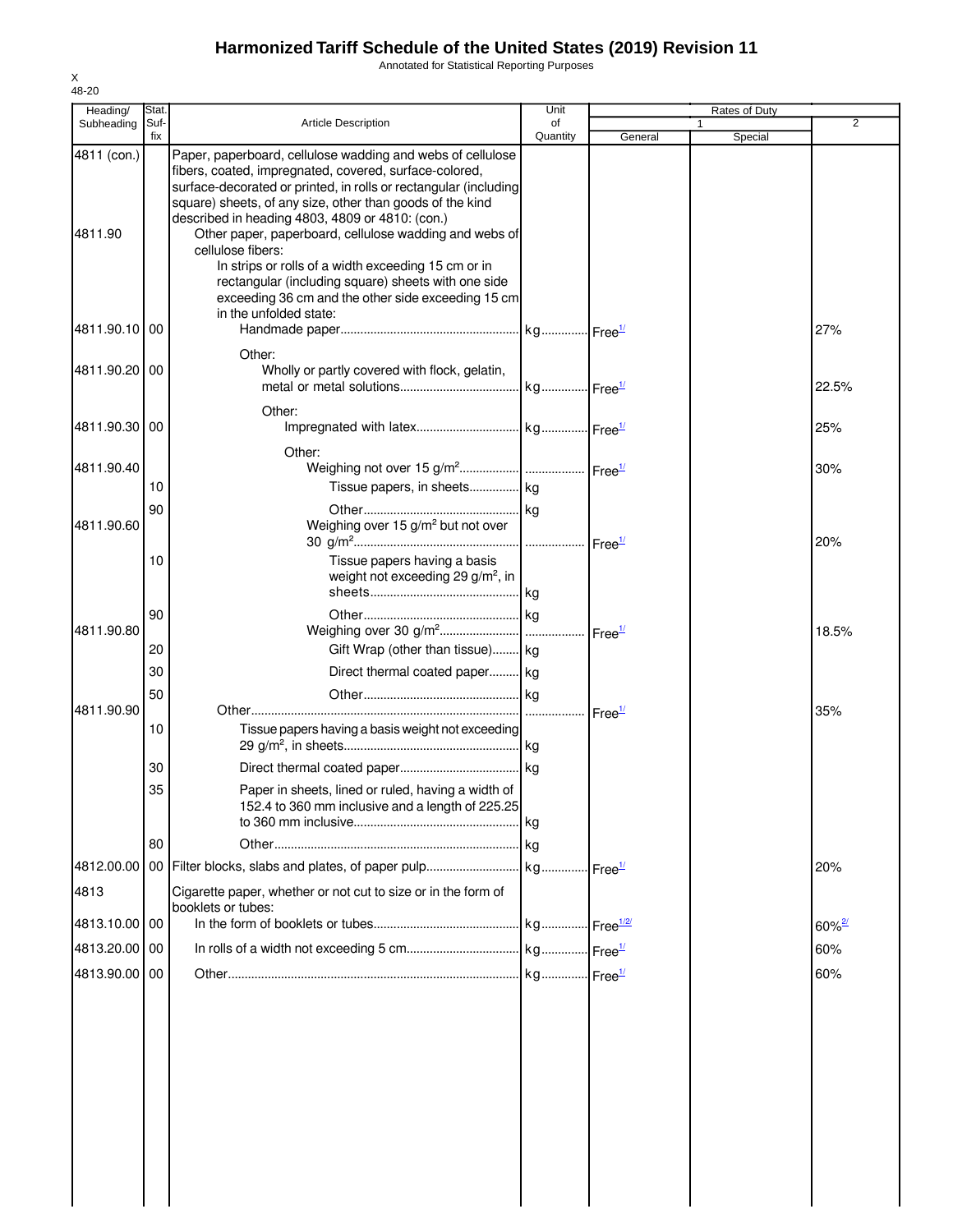Annotated for Statistical Reporting Purposes

| Heading/                 | Stat.       |                                                                                                                                                                                                                                                                                                                                                                                                                                                                                    | Unit           |         | Rates of Duty |                 |
|--------------------------|-------------|------------------------------------------------------------------------------------------------------------------------------------------------------------------------------------------------------------------------------------------------------------------------------------------------------------------------------------------------------------------------------------------------------------------------------------------------------------------------------------|----------------|---------|---------------|-----------------|
| Subheading               | Suf-<br>fix | <b>Article Description</b>                                                                                                                                                                                                                                                                                                                                                                                                                                                         | of<br>Quantity | General | Special       | $\overline{2}$  |
| 4814                     |             | Wallpaper and similar wallcoverings; window transparencies                                                                                                                                                                                                                                                                                                                                                                                                                         |                |         |               |                 |
| 4814.20.00 00            |             | of paper:<br>Wallpaper and similar wallcoverings, consisting of paper<br>coated or covered, on the face side, with a grained,<br>embossed, colored, design-printed or otherwise decorated                                                                                                                                                                                                                                                                                          |                |         |               | $3.3¢/kg + 20%$ |
| 4814.90.02 00            |             |                                                                                                                                                                                                                                                                                                                                                                                                                                                                                    |                |         |               | $3.3¢/kg + 20%$ |
| 4816                     |             | Carbon paper, self-copy paper and other copying or transfer<br>papers (other than those of heading 4809), duplicator stencils<br>and offset plates, of paper, whether or not put up in boxes:                                                                                                                                                                                                                                                                                      |                |         |               |                 |
| 4816.20.00 00            |             |                                                                                                                                                                                                                                                                                                                                                                                                                                                                                    |                |         |               | 30%             |
| 4816.90.01               | 00          |                                                                                                                                                                                                                                                                                                                                                                                                                                                                                    |                |         |               | 35%             |
| 4817                     |             | Envelopes, letter cards, plain postcards and correspondence<br>cards, of paper or paperboard; boxes, pouches, wallets and<br>writing compendiums, of paper or paperboard, containing an<br>assortment of paper stationery:                                                                                                                                                                                                                                                         |                |         |               |                 |
| 4817.10.00 00            |             |                                                                                                                                                                                                                                                                                                                                                                                                                                                                                    |                |         |               | 35%             |
| 4817.20<br>4817.20.20 00 |             | Letter cards, plain postcards and correspondence cards:<br>Sheets of writing paper, with border gummed or<br>perforated, with or without inserts, prepared for use                                                                                                                                                                                                                                                                                                                 |                |         |               | 40%             |
| 4817.20.40 00            |             |                                                                                                                                                                                                                                                                                                                                                                                                                                                                                    |                |         |               | 33%             |
| 4817.30.00 00            |             | Boxes, pouches, wallets and writing compendiums, of<br>paper or paperboard, containing an assortment of paper                                                                                                                                                                                                                                                                                                                                                                      |                |         |               | 40%             |
| 4818                     |             | Toilet paper and similar paper, cellulose wadding or webs of<br>cellulose fibers, of a kind used for household or sanitary<br>purposes, in rolls of a width not exceeding 36 cm, or cut to size<br>or shape; handkerchiefs, cleansing tissues, towels, tablecloths,<br>table napkins, bed sheets and similar household, sanitary or<br>hospital articles, articles of apparel and clothing accessories,<br>of paper pulp, paper, cellulose wadding or webs of cellulose<br>fibers: |                |         |               |                 |
| 4818.10.00 00            |             |                                                                                                                                                                                                                                                                                                                                                                                                                                                                                    |                |         |               | 35%             |
| 4818.20.00               | 20          | Handkerchiefs, cleansing or facial tissues and towels  Free <sup>1/</sup>                                                                                                                                                                                                                                                                                                                                                                                                          |                |         |               | 35%             |
|                          | 40          |                                                                                                                                                                                                                                                                                                                                                                                                                                                                                    |                |         |               |                 |
| 4818.30.00               | 00          |                                                                                                                                                                                                                                                                                                                                                                                                                                                                                    |                |         |               | 35%             |
| 4818.50.00 00            |             |                                                                                                                                                                                                                                                                                                                                                                                                                                                                                    |                |         |               | 26.5%           |
| 4818.90.00 00            |             |                                                                                                                                                                                                                                                                                                                                                                                                                                                                                    |                |         |               | 30%             |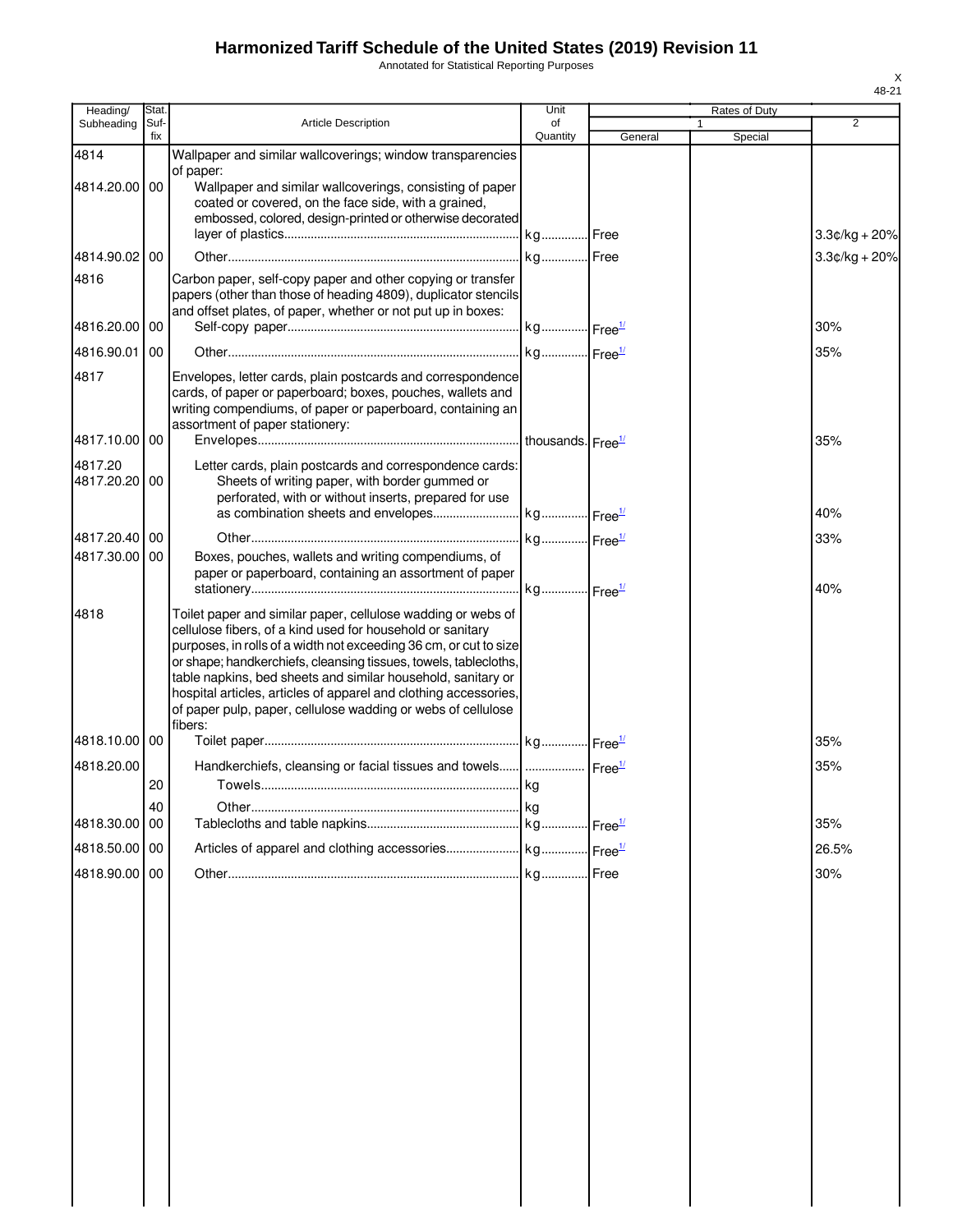Annotated for Statistical Reporting Purposes

| Heading/      | Stat.       |                                                                   | Unit           |                    | Rates of Duty |                |
|---------------|-------------|-------------------------------------------------------------------|----------------|--------------------|---------------|----------------|
| Subheading    | Suf-<br>fix | Article Description                                               | of<br>Quantity | General            | Special       | $\overline{2}$ |
| 4819          |             | Cartons, boxes, cases, bags and other packing containers, of      |                |                    |               |                |
|               |             | paper, paperboard, cellulose wadding or webs of cellulose         |                |                    |               |                |
|               |             | fibers; box files, letter trays and similar articles, of paper or |                |                    |               |                |
|               |             | paperboard of a kind used in offices, shops or the like:          |                |                    |               |                |
| 4819.10.00    |             | Cartons, boxes and cases, of corrugated paper or                  |                |                    |               |                |
|               |             |                                                                   |                |                    |               | 35%            |
|               | 20          |                                                                   |                |                    |               |                |
|               | 40          |                                                                   |                |                    |               |                |
| 4819.20.00    |             | Folding cartons, boxes and cases, of non-corrugated paper         |                |                    |               |                |
|               |             |                                                                   |                | Free <sup>1/</sup> |               | 35%            |
|               | 20          |                                                                   |                |                    |               |                |
|               | 40          |                                                                   |                |                    |               |                |
| 4819.30.00    |             | Sacks and bags, having a base of a width of 40 cm or              |                |                    |               |                |
|               |             |                                                                   |                | Free <sup>1/</sup> |               | 35%            |
|               | 20          | Shipping sacks and multiwall bags, other than grocers'            |                |                    |               |                |
|               |             |                                                                   |                |                    |               |                |
|               | 40          |                                                                   |                |                    |               |                |
| 4819.40.00    |             |                                                                   |                | Free <sup>1/</sup> |               | 35%            |
|               | 20          | Shipping sacks and multiwall bags, other than grocers'            |                |                    |               |                |
|               |             |                                                                   |                |                    |               |                |
|               | 40          |                                                                   | kg             |                    |               |                |
| 4819.50       |             | Other packing containers, including record sleeves:               |                |                    |               |                |
| 4819.50.20 00 |             |                                                                   |                |                    |               | 35%            |
|               |             |                                                                   |                |                    |               |                |
| 4819.50.30 00 |             |                                                                   |                |                    |               | 19.3¢/kg       |
| 4819.50.40    |             |                                                                   |                |                    |               | 35%            |
|               | 20          | Fiber drums, cans, tubes and similar containers kg                |                |                    |               |                |
|               |             | Other:                                                            |                |                    |               |                |
|               | 40          |                                                                   |                |                    |               |                |
|               |             |                                                                   |                |                    |               |                |
| 4819.60.00    | 60<br>00    | Box files, letter trays, storage boxes and similar articles,      |                |                    |               |                |
|               |             |                                                                   |                |                    |               | 35%            |
|               |             |                                                                   |                |                    |               |                |
|               |             |                                                                   |                |                    |               |                |
|               |             |                                                                   |                |                    |               |                |
|               |             |                                                                   |                |                    |               |                |
|               |             |                                                                   |                |                    |               |                |
|               |             |                                                                   |                |                    |               |                |
|               |             |                                                                   |                |                    |               |                |
|               |             |                                                                   |                |                    |               |                |
|               |             |                                                                   |                |                    |               |                |
|               |             |                                                                   |                |                    |               |                |
|               |             |                                                                   |                |                    |               |                |
|               |             |                                                                   |                |                    |               |                |
|               |             |                                                                   |                |                    |               |                |
|               |             |                                                                   |                |                    |               |                |
|               |             |                                                                   |                |                    |               |                |
|               |             |                                                                   |                |                    |               |                |
|               |             |                                                                   |                |                    |               |                |
|               |             |                                                                   |                |                    |               |                |
|               |             |                                                                   |                |                    |               |                |
|               |             |                                                                   |                |                    |               |                |
|               |             |                                                                   |                |                    |               |                |
|               |             |                                                                   |                |                    |               |                |
|               |             |                                                                   |                |                    |               |                |
|               |             |                                                                   |                |                    |               |                |
|               |             |                                                                   |                |                    |               |                |
|               |             |                                                                   |                |                    |               |                |
|               |             |                                                                   |                |                    |               |                |
|               |             |                                                                   |                |                    |               |                |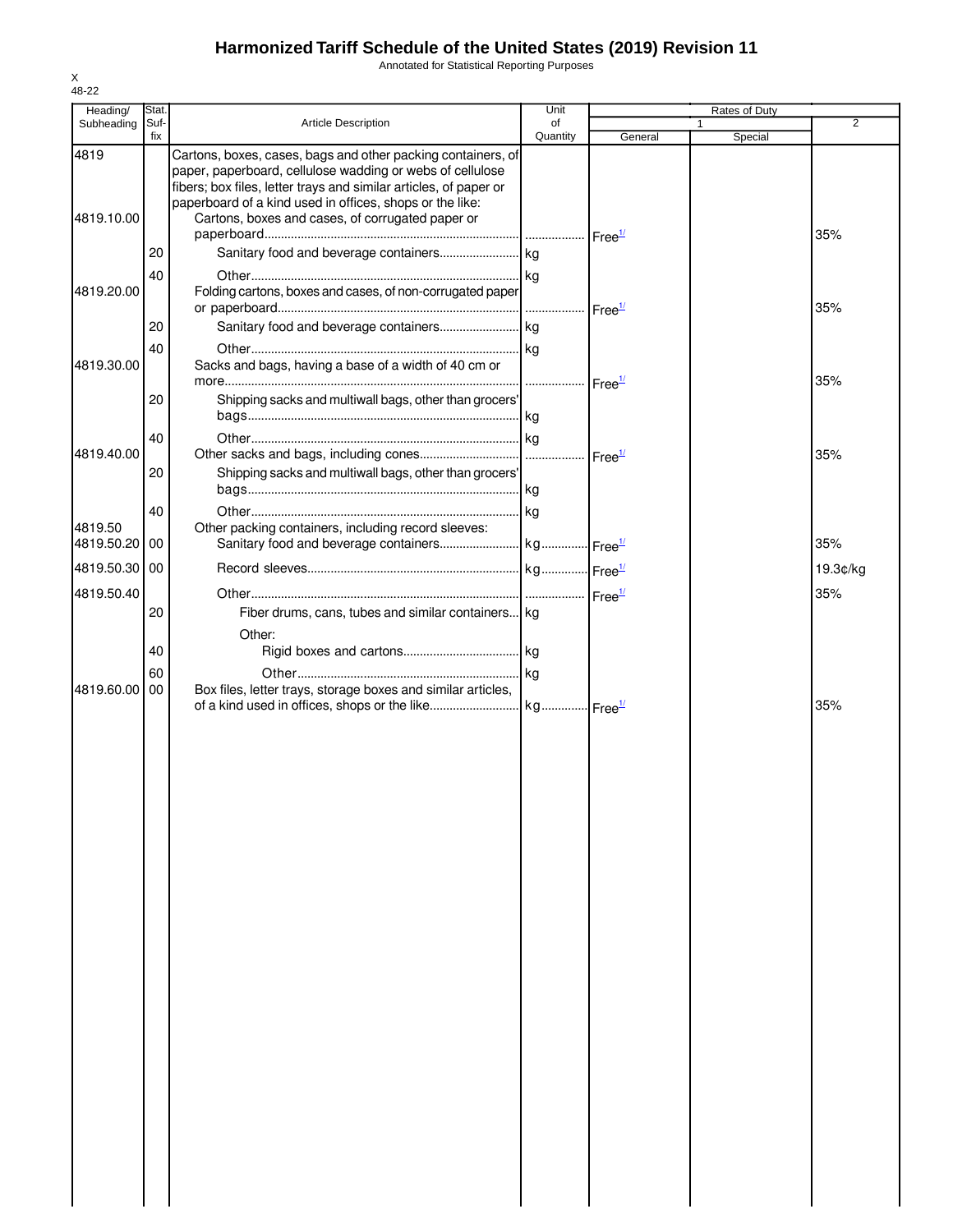Annotated for Statistical Reporting Purposes

| Heading/        | Stat.       |                                                                                                                                                                                                                                                                                                                                                                                                                                                          | Unit           |         | Rates of Duty |                |
|-----------------|-------------|----------------------------------------------------------------------------------------------------------------------------------------------------------------------------------------------------------------------------------------------------------------------------------------------------------------------------------------------------------------------------------------------------------------------------------------------------------|----------------|---------|---------------|----------------|
| Subheading      | Suf-<br>fix | <b>Article Description</b>                                                                                                                                                                                                                                                                                                                                                                                                                               | οf<br>Quantity | General | 1<br>Special  | $\overline{2}$ |
| 4820            |             | Registers, account books, notebooks, order books, receipt<br>books, letter pads, memorandum pads, diaries and similar<br>articles, exercise books, blotting pads, binders (looseleaf or<br>other), folders, file covers, manifold business forms, interleaved<br>carbon sets and other articles of stationery, of paper or<br>paperboard; albums for samples or for collections and book<br>covers (including cover boards and book jackets) of paper or |                |         |               |                |
| 4820.10         |             | paperboard:<br>Registers, account books, notebooks, order books, receipt<br>books, letter pads, memorandum pads, diaries and similar<br>articles:                                                                                                                                                                                                                                                                                                        |                |         |               |                |
| 4820.10.20      |             | Diaries, notebooks and address books, bound;<br>memorandum pads, letter pads and similar articles    Free <sup>1/</sup>                                                                                                                                                                                                                                                                                                                                  |                |         |               | 25%            |
|                 | 10          |                                                                                                                                                                                                                                                                                                                                                                                                                                                          | No.            |         |               |                |
|                 | 20          | Memorandum pads, letter pads and similar                                                                                                                                                                                                                                                                                                                                                                                                                 |                |         |               |                |
|                 | 30          | Sewn composition books with dimensions of<br>152.4-381 mm (6" - 15"), inclusive (small side) X<br>222.5-381 mm (8.75" -15"), inclusive (large                                                                                                                                                                                                                                                                                                            |                |         |               |                |
|                 | 40          | Other note books with dimensions of<br>152.4-381 mm (6" - 15"), inclusive (small side) X<br>222.5-381 mm (8.75" -15"), inclusive (large                                                                                                                                                                                                                                                                                                                  |                |         |               |                |
|                 | 60          |                                                                                                                                                                                                                                                                                                                                                                                                                                                          |                |         |               |                |
| 4820.10.40      | 00          |                                                                                                                                                                                                                                                                                                                                                                                                                                                          |                |         |               | 25%            |
| 4820.20.00 00   |             |                                                                                                                                                                                                                                                                                                                                                                                                                                                          |                |         |               | 25%            |
| 4820.30.00      | 20          | Binders (other than book covers), folders and file covers $\vert$ $\vert$ Free $\frac{1}{2}$                                                                                                                                                                                                                                                                                                                                                             |                |         |               | 35%            |
|                 | 40          |                                                                                                                                                                                                                                                                                                                                                                                                                                                          |                |         |               |                |
| 4820.40.00      | 00          | Manifold business forms and interleaved carbon sets kg Free <sup>1/</sup>                                                                                                                                                                                                                                                                                                                                                                                |                |         |               | 26.5%          |
| 4820.50.00 00   |             |                                                                                                                                                                                                                                                                                                                                                                                                                                                          |                |         |               | 30%            |
| 4820.90.00      | 00          |                                                                                                                                                                                                                                                                                                                                                                                                                                                          |                |         |               | 35%            |
| 4821<br>4821.10 |             | Paper and paperboard labels of all kinds, whether or not<br>printed:<br>Printed:                                                                                                                                                                                                                                                                                                                                                                         |                |         |               |                |
| 4821.10.20 00   |             | Printed in whole or in part by a lithographic process kg Free <sup>14</sup>                                                                                                                                                                                                                                                                                                                                                                              |                |         |               | 88¢/kg         |
| 4821.10.40 00   |             |                                                                                                                                                                                                                                                                                                                                                                                                                                                          |                |         |               | 35%            |
| 4821.90         |             | Other:                                                                                                                                                                                                                                                                                                                                                                                                                                                   |                |         |               |                |
| 4821.90.20      | 00          |                                                                                                                                                                                                                                                                                                                                                                                                                                                          |                |         |               | 40%            |
| 4821.90.40 00   |             |                                                                                                                                                                                                                                                                                                                                                                                                                                                          |                |         |               | 30%            |
| 4822            |             | Bobbins, spools, cops and similar supports of paper pulp,                                                                                                                                                                                                                                                                                                                                                                                                |                |         |               |                |
| 4822.10.00 00   |             | paper or paperboard (whether or not perforated or hardened):                                                                                                                                                                                                                                                                                                                                                                                             |                |         |               | 43%            |
| 4822.90.00      | 00          |                                                                                                                                                                                                                                                                                                                                                                                                                                                          |                |         |               | 35%            |
|                 |             |                                                                                                                                                                                                                                                                                                                                                                                                                                                          |                |         |               |                |
|                 |             |                                                                                                                                                                                                                                                                                                                                                                                                                                                          |                |         |               |                |
|                 |             |                                                                                                                                                                                                                                                                                                                                                                                                                                                          |                |         |               |                |
|                 |             |                                                                                                                                                                                                                                                                                                                                                                                                                                                          |                |         |               |                |
|                 |             |                                                                                                                                                                                                                                                                                                                                                                                                                                                          |                |         |               |                |
|                 |             |                                                                                                                                                                                                                                                                                                                                                                                                                                                          |                |         |               |                |
|                 |             |                                                                                                                                                                                                                                                                                                                                                                                                                                                          |                |         |               |                |
|                 |             |                                                                                                                                                                                                                                                                                                                                                                                                                                                          |                |         |               |                |
|                 |             |                                                                                                                                                                                                                                                                                                                                                                                                                                                          |                |         |               |                |
|                 |             |                                                                                                                                                                                                                                                                                                                                                                                                                                                          |                |         |               |                |
|                 |             |                                                                                                                                                                                                                                                                                                                                                                                                                                                          |                |         |               |                |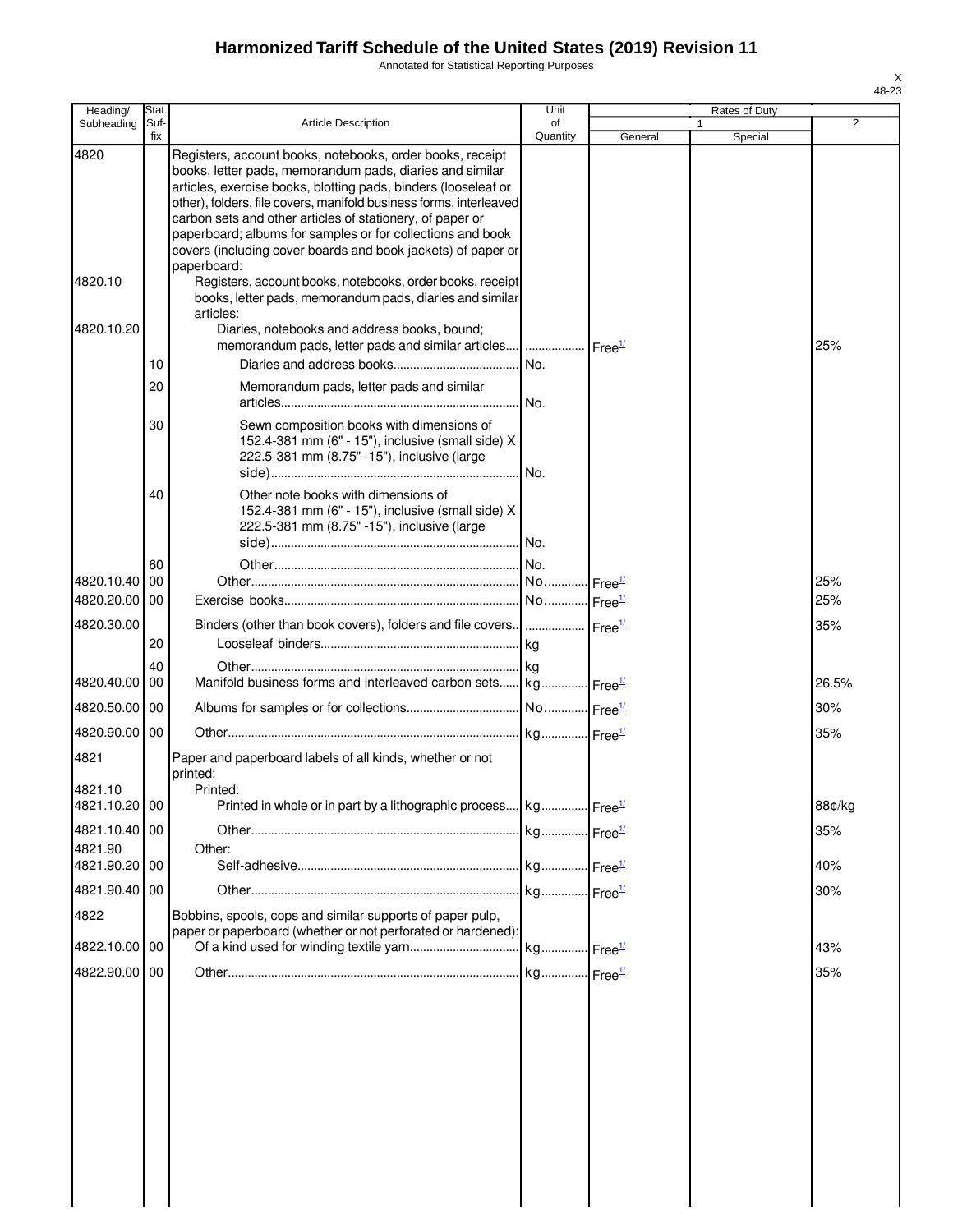Annotated for Statistical Reporting Purposes

| Heading/                 | Stat |                                                                                                                           | Unit                           |                            | Rates of Duty |                |
|--------------------------|------|---------------------------------------------------------------------------------------------------------------------------|--------------------------------|----------------------------|---------------|----------------|
| Subheading               | Suf- | Article Description                                                                                                       | of                             |                            |               | $\overline{2}$ |
| 4823                     | fix  | Other paper, paperboard, cellulose wadding and webs of<br>cellulose fibers, cut to size or shape; other articles of paper | Quantity                       | General                    | Special       |                |
|                          |      | pulp, paper, paperboard, cellulose wadding or webs of cellulose<br>fibers:                                                |                                |                            |               |                |
| 4823.20<br>4823.20.10 00 |      | Filter paper and paperboard:                                                                                              |                                |                            |               | 35%            |
| 4823.20.90               | 00   |                                                                                                                           |                                |                            |               | 30%            |
| 4823.40.00               | 00   | Rolls, sheets and dials, printed for self-recording                                                                       |                                |                            |               | 35%            |
|                          |      | Trays, dishes, plates, cups and the like, of paper or<br>paperboard:                                                      |                                |                            |               |                |
| 4823.61.00               |      |                                                                                                                           |                                |                            |               | 35%            |
|                          | 20   |                                                                                                                           |                                |                            |               |                |
| 4823.69.00               | 40   |                                                                                                                           |                                | $\cdot$ Free <sup>1/</sup> |               | 35%            |
|                          | 20   | Cups and round nested food containers kg                                                                                  |                                |                            |               |                |
| 4823.70.00               | 40   |                                                                                                                           |                                |                            |               | 30%            |
|                          | 20   |                                                                                                                           |                                |                            |               |                |
|                          | 40   |                                                                                                                           |                                |                            |               |                |
| 4823.90                  |      | Other:                                                                                                                    |                                |                            |               |                |
| 4823.90.10               | 00   |                                                                                                                           |                                |                            |               | 30%            |
| 4823.90.20               | 00   |                                                                                                                           |                                |                            |               | 25%            |
| 4823.90.31               | 00   | Other:<br>Cards, not punched, for punchcard machines,                                                                     |                                |                            |               | 30%            |
|                          |      |                                                                                                                           |                                |                            |               |                |
| 4823.90.40 00            |      | Frames or mounts for photographic slides kg Free <sup>1/</sup>                                                            |                                |                            |               | 45%            |
| 4823.90.50 00            |      |                                                                                                                           | . kg Free <sup>1/</sup><br>No. |                            |               | 50%            |
|                          |      | Other:                                                                                                                    |                                |                            |               |                |
| 4823.90.60 00            |      | Of coated paper or paperboard:<br>Gaskets, washers and other seals kg Free <sup>1/</sup>                                  |                                |                            |               | 26.5%          |
| 4823.90.67 00            |      |                                                                                                                           |                                |                            |               | 26.5%          |
| 4823.90.70 00            |      |                                                                                                                           |                                |                            |               | 19.5%          |
|                          |      | Other:                                                                                                                    |                                |                            |               |                |
| 4823.90.80 00            |      | Gaskets, washers and other seals kg Free <sup>1/</sup>                                                                    |                                |                            |               | 35%            |
| 4823.90.86 00            |      |                                                                                                                           |                                |                            |               | 35%            |
|                          |      |                                                                                                                           |                                |                            |               |                |
|                          |      |                                                                                                                           |                                |                            |               |                |
|                          |      |                                                                                                                           |                                |                            |               |                |
|                          |      |                                                                                                                           |                                |                            |               |                |
|                          |      |                                                                                                                           |                                |                            |               |                |
|                          |      |                                                                                                                           |                                |                            |               |                |
|                          |      |                                                                                                                           |                                |                            |               |                |
|                          |      |                                                                                                                           |                                |                            |               |                |
|                          |      |                                                                                                                           |                                |                            |               |                |
|                          |      |                                                                                                                           |                                |                            |               |                |
|                          |      |                                                                                                                           |                                |                            |               |                |
|                          |      |                                                                                                                           |                                |                            |               |                |
|                          |      |                                                                                                                           |                                |                            |               |                |